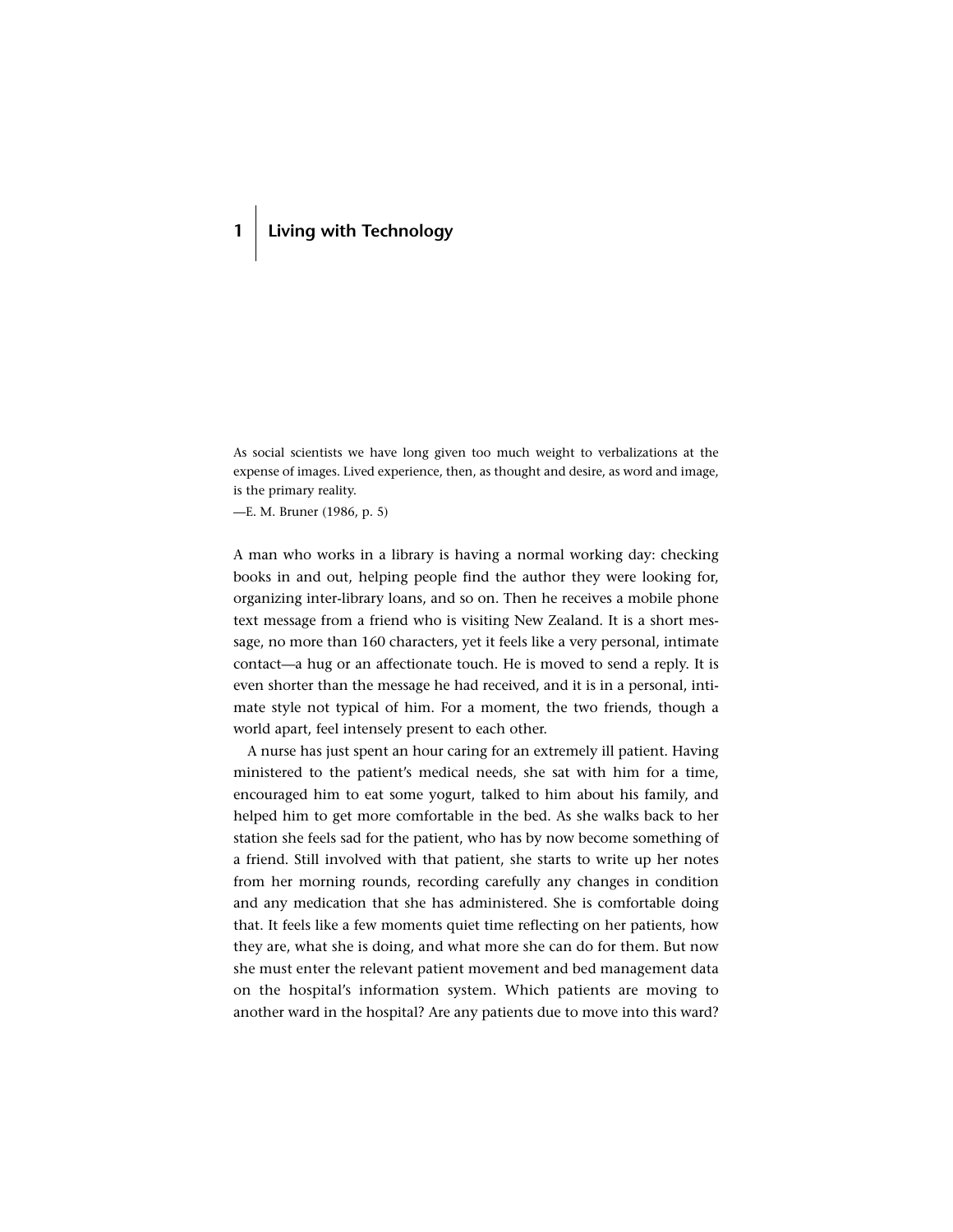Who is due to be discharged? Who is due for a procedure in the next 24 hours? Bed vacancies? What drugs have been administered, and to whom? It takes only 10 minutes twice a day, but this really frustrates her. She feels she is being taken away from her patients. This is time she could be spending with them. She feels this information system has nothing to do with her work.

A father comes home from work. As he rushes into the hall, he keys in the password to disable his house alarm. His daughter comes in behind him. He needs to get the dinner prepared, so he switches on the computer in the study for his daughter and sets up her favorite game for her. Once she is settled in, he goes to the kitchen, prepares the food, and places it in the oven. He listens to his phone messages while doing this. Eventually he sets the temperature and timer and leaves the food to cook. As he passes down the hallway to the sitting room, he pops his head into the study. His daughter asks him to play with her. "Back in two minutes love." In the sitting room, he programs the VCR to record a drama that he and his wife want to watch later. Now he is heading for the study to play his daughter's computer game with her.

#### **The Experience of Living with Technology**

We don't just use or admire technology; we live with it. Whether we are charmed by it or indifferent, technology is deeply embedded in our ordinary everyday experience. Arnold Pacey noted in his 1999 book *Meaning in Technology* that academic and professional comment on technology resists discussion of personal experience. It seems too subjective. But as we have seen in the vignettes above, our interactions with technology can involve emotions, values, ideals, intentions, and strong feelings. According to Pacey, much academic framing of technology plays down this side of the relationship between people and technology in favor of something more objective, on the basis that objective analysis is required to advance theory and change practice.

Although there is an overlap, our interests in technology are narrower than Pacey's. Whereas Pacey ranges from industrial and scientific to military technologies and from architecture to civil engineering, our interest is in relationships between people and interactive technologies or information and communication technologies. Aspects of these relationships have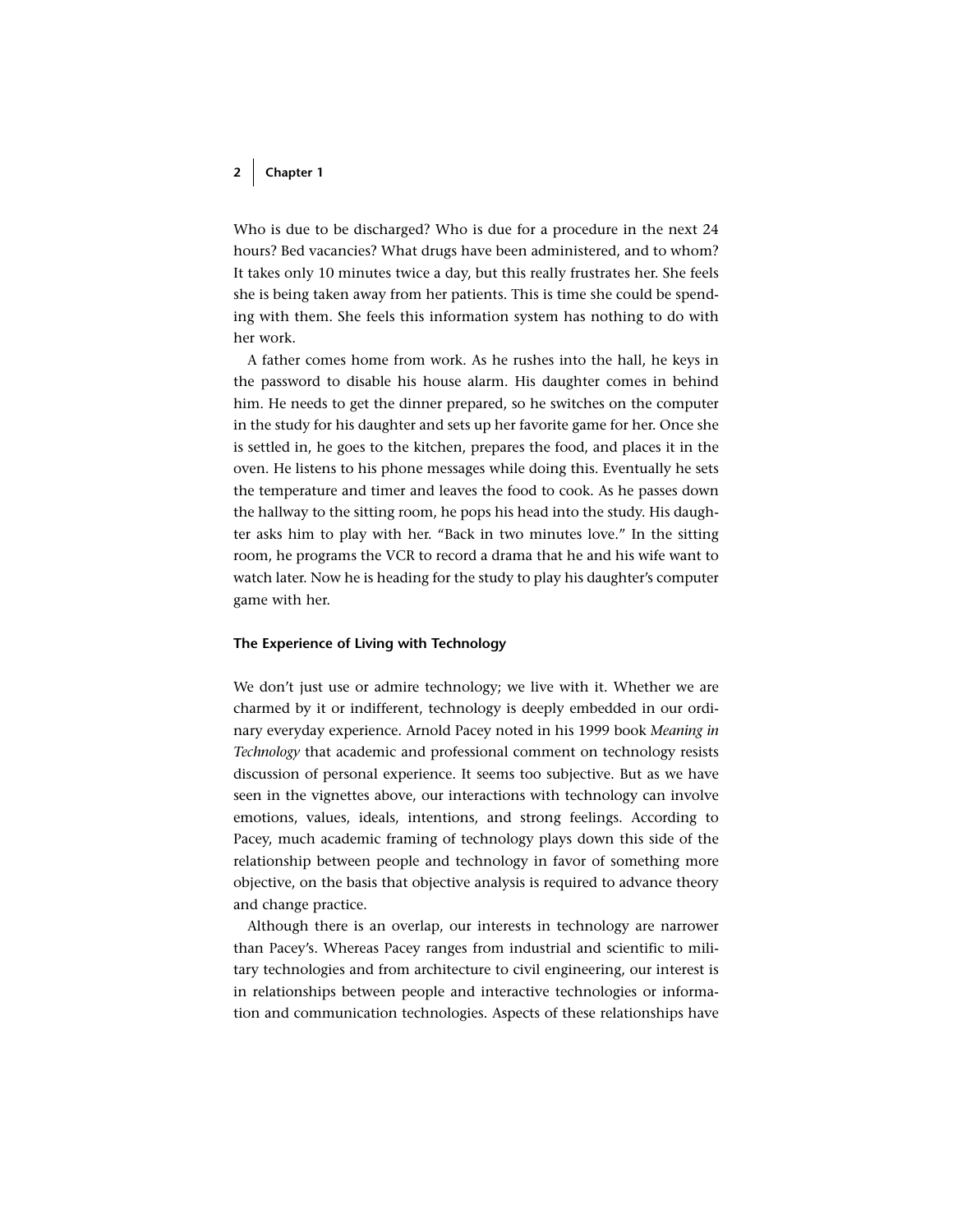been addressed by research and practice in areas such as Human-Computer Interaction (HCI) and Computer-Supported Cooperative Work (CSCW) since the late 1960s and the mid 1980s respectively. In recent years there has been a perceptible shift in nomenclature toward Interaction Design or User Experience Design when referring to relationships between people and interactive technologies. This reflects a broadening of focus from computers to a wide range of interactive technologies and from work-related tasks to lived experience. At least in some quarters, then, academic and professional comment on relationships between people and interactive technologies is open to discussion of experience. The web sites of many computer and mobile phone manufacturers promote their attachment to ensuring that their technologies enrich user experience. Books about the Internet are as likely to consider how people have appropriated it and made it part of their relationships and activities as they are to consider the technical accomplishment that it is. Indeed, in HCI, the profile of experience seems constantly on the rise. For example, Ben Shneiderman (2002, p. 2) has recently argued that we are entering an era of "new computing": "The old computing was about what computers could do; the new computing is about what users can do. Successful technologies are those that are in harmony with users' needs. They must support relationships and activities that enrich the users' experiences."

The vignettes at the beginning of this chapter speak to the ways in which interactive technologies have become part of our ordinary everyday experiences at work and home. We recognize them and identify with them. We know those moments in our own interactions with technology. The vignettes draw attention to the importance of experience in each person's interactions with technology and raise the question of whether the technology supports relationships and activities that enrich experience.

The hospital information system does not enrich the nurse's experience. In fact, it takes her away from what she finds meaningful and rewarding in her work. The problem is not so much the time involved in recording data on the information system, as it is the experience of being pulled out of the world of relationships and activities that is nursing for her. Her commitment to nursing centers on the experience of nurturing and caring relationships with patients. She may well put up with inadequate pay and difficult working conditions as long as *they* leave her to get on with what she got into nursing for, caring for patients. For her, caring for patients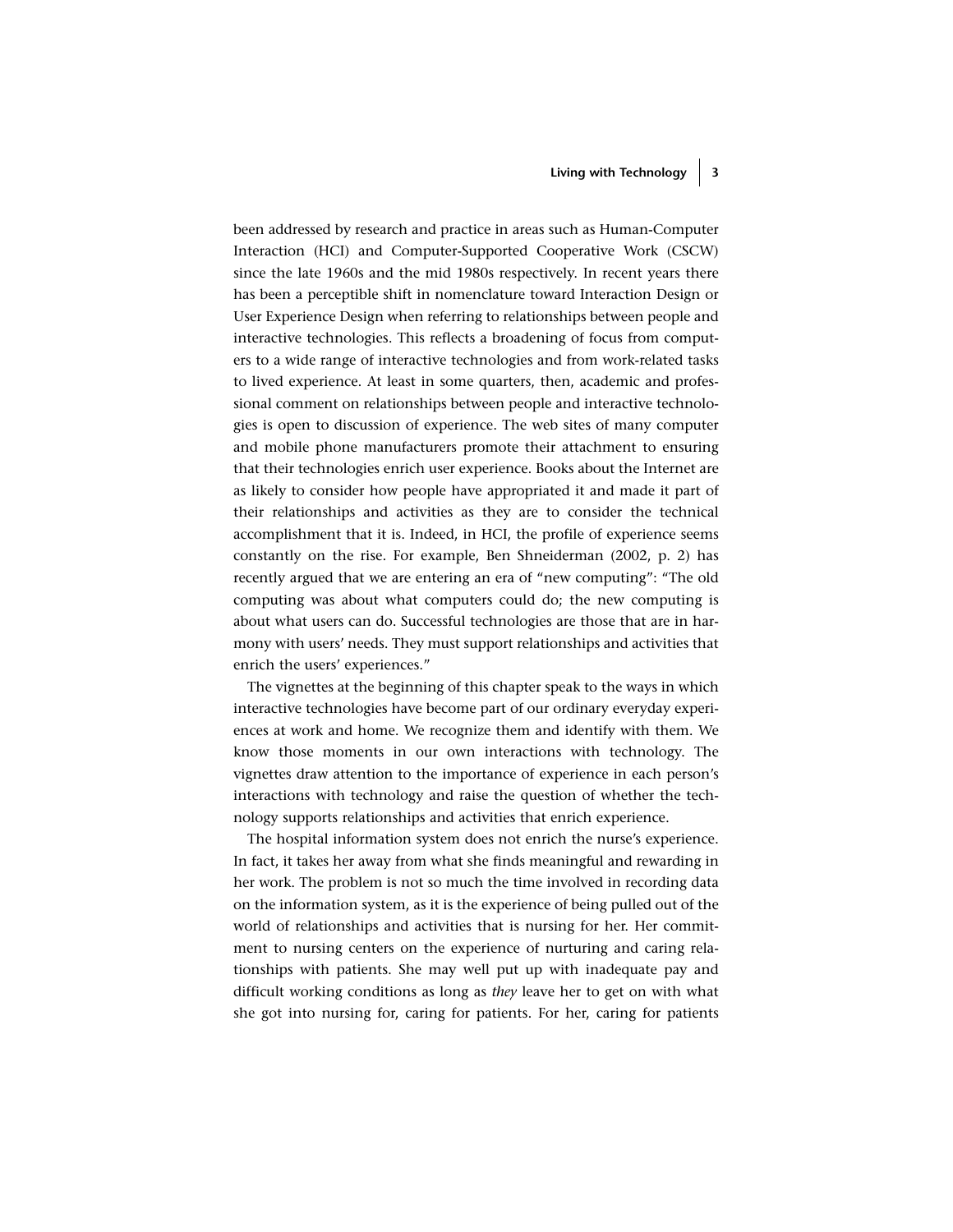involves really getting to know them, spending time with them, and looking after them as people. By focusing on management and on the financial aspects of ward activities, the hospital information system requires her to treat the people for whom she cares as bits of information. This fractures her experience of nursing.

The father returning home from work interacts with a variety of technologies that are part of the prosaic experience of home life for many in the Western world today. People are used to videos and remote controls and have become blasé about bar-code programming of their VCRs and rewinding precisely to the start of a TV program. Security alarms have become incidental to the owners. Timers in cookers, caller ID on telephone displays, electronic maps and navigation systems in cars, digital cameras—all enchanting when new, all ordinary and invisible now. Unlike the hospital information system for the nurse, these technologies do not take the father out of the relationship with his daughter and the household activities that are most important to him at that time.

The computer is probably still the most obvious expression of the increasingly pervasive nature of technology for those of us who can remember how difficult it was to get our hands on a computer in a university in the 1980s. However, as desktop computers have become commonplace in many homes, the initial excitement and playfulness that we experienced with computers is reserved for particularly enchanting applications or product designs.

Shneiderman and other commentators point to mobile phone text messaging, electronic mail, and Internet chat as technologies that succeed in supporting relationships and activities that enrich the users' experiences. Shneiderman argues that they have been as successful as they have because they provide people with alternative ways of doing what they already love doing: communicating. They augment people's ability to communicate and fit in with a value system that treats communication and relationships as important. This may not sound like a convincing argument to readers who see teenagers absorbed in text messaging and assume that they are wasting their time or (worse) actually diminishing their ability to "really" communicate. But studies that look closely at the teenage experience of text messaging do not support such skepticism.

Many studies of mobile phone use and text messaging describe the teenage experience with these media as expressive and creative (see Katz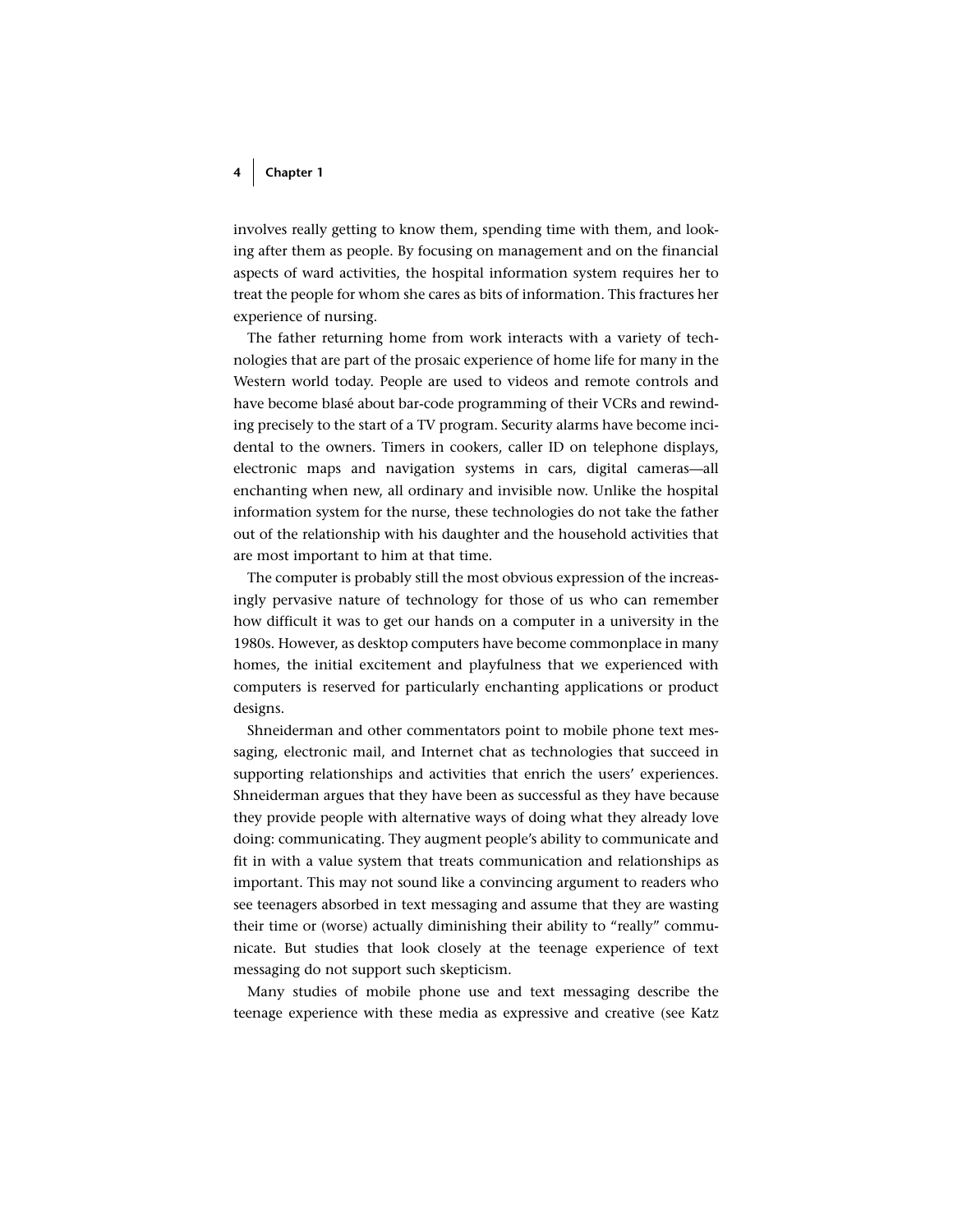and Aakhus 2002, for example). Teenagers put a lot of effort into composing short messages that convey precisely what they feel and what they think will be understood by the recipient. They seem to evoke the other person, how that person thinks and feels, while composing a message. The constraints of the medium and teenagers' desire to express themselves clearly make text messaging very personal for them. They collect personally significant messages to evoke the moment they were received, to recall, and to reminisce. Some are reluctant to give up their old mobiles for a newer model because the old model holds messages that are dear to them. A downloaded or handwritten version would not do. The phone, display, and format of the text and the sensory activity of holding the phone and calling up a particular message all help to evoke the original moment. They are like the wrapping and the card signifying that an object is a special gift put away in a drawer, come upon every now and again, always evoking that moment. The enchantment of technology. And yet a prosaic experience for many teenagers and adults.

We live with technology and, as commentators and practitioners, we must consider the implications for theory and practice. We see some of the implications at least being tabled in the emergence of a marketing concern for "user experience" among manufacturers and distributors of interactive technologies. We also see it in research attempts to define and measure user experience. However, as there is little history of interest in experience in HCI and related research areas, we suggest that a pause for reflection is needed lest we all jump on a marketing bandwagon without knowing what we are getting into. Although HCI research and practice is already moving toward experience as a response to the need to deal with technologies that we live with, there is now more than ever, a need for clarification on what we mean when we talk about experience of technology.

#### **HCI and the User Experience**

It is no longer considered sufficient to produce a computer system that is effective, flexible, learnable, and satisfying to use—the characteristics of usability according to Shackel (1990)—it must now also be useful in the lives of those using it. The hospital information system mentioned above may have been technically state-of-the-art and may have been highly usable, but it was not experienced as useful by a nurse who wanted to get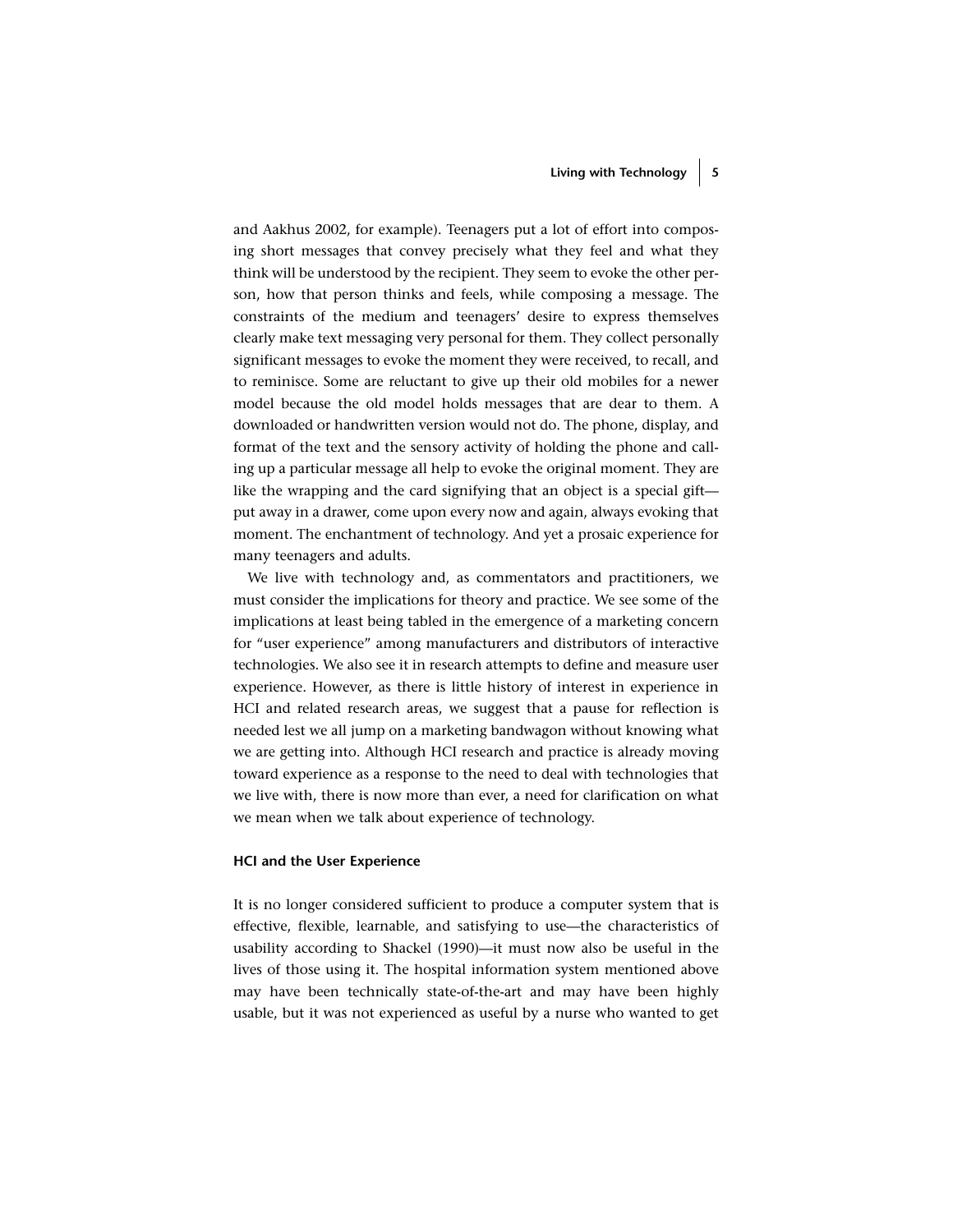on with caring for her patients. In contrast, the tools for text messaging in many mobile phones would win no prizes for usability, yet text messaging is experienced by many adults and teenagers as instrumentally and expressively useful (Katz and Aakhus 2002). It augments people's ability to organize complex and busy work, family, and social lives. For many it also provides an opportunity to express themselves, their feelings and emotions, in ways not previously available to them.

Experience of technology refers to something larger than usability or one of its dimensions such as satisfaction or attitude. However, HCI and related disciplines are not used to dealing with experience. HCI grew out of collaboration between the disciplines of computer science and psychology, the academic aspects of both of which are more comfortable with the laboratory than the outside world, and directed more toward functional accounts of computers and human activity than toward experience. Against this background, it might be worth looking briefly at the emergence of interest in experience with technology and how HCI currently understands user experience. Kuutti (2001) characterizes the history of "the user" in HCI. The user started out in the 1970s as a cog in a rational machine, became a source of error in the 1980s and then a social actor in the 1990s, and is now a consumer.

#### **The User as a Cog in a Virtual Machine**

During the 1970s and the 1980s the dominant approach to understanding relationships between people and technology assumed a single user sitting in front of a computer screen and keyboard performing a fairly well prescribed task. In terms of attempting to develop a science of human-computer interaction this could be seen as a sensible place to start. It contained within it the scientific virtues of reduction and generalization, assuming that this human-computer system captured the essence of what it was like for any person to interact with any computer. Its simplicity also made it a good model for engineering HCI systems. It also had face validity in the business context, as the single-user approach matched the management style in many offices and factories where workers were assumed to use computers to execute their individual part of the work of the office. In this context, the computer was seen as a tool through which set work was accomplished. Underlying the scientific and organizational reduction was a model of the structure of action that was a deliberate simplification of action.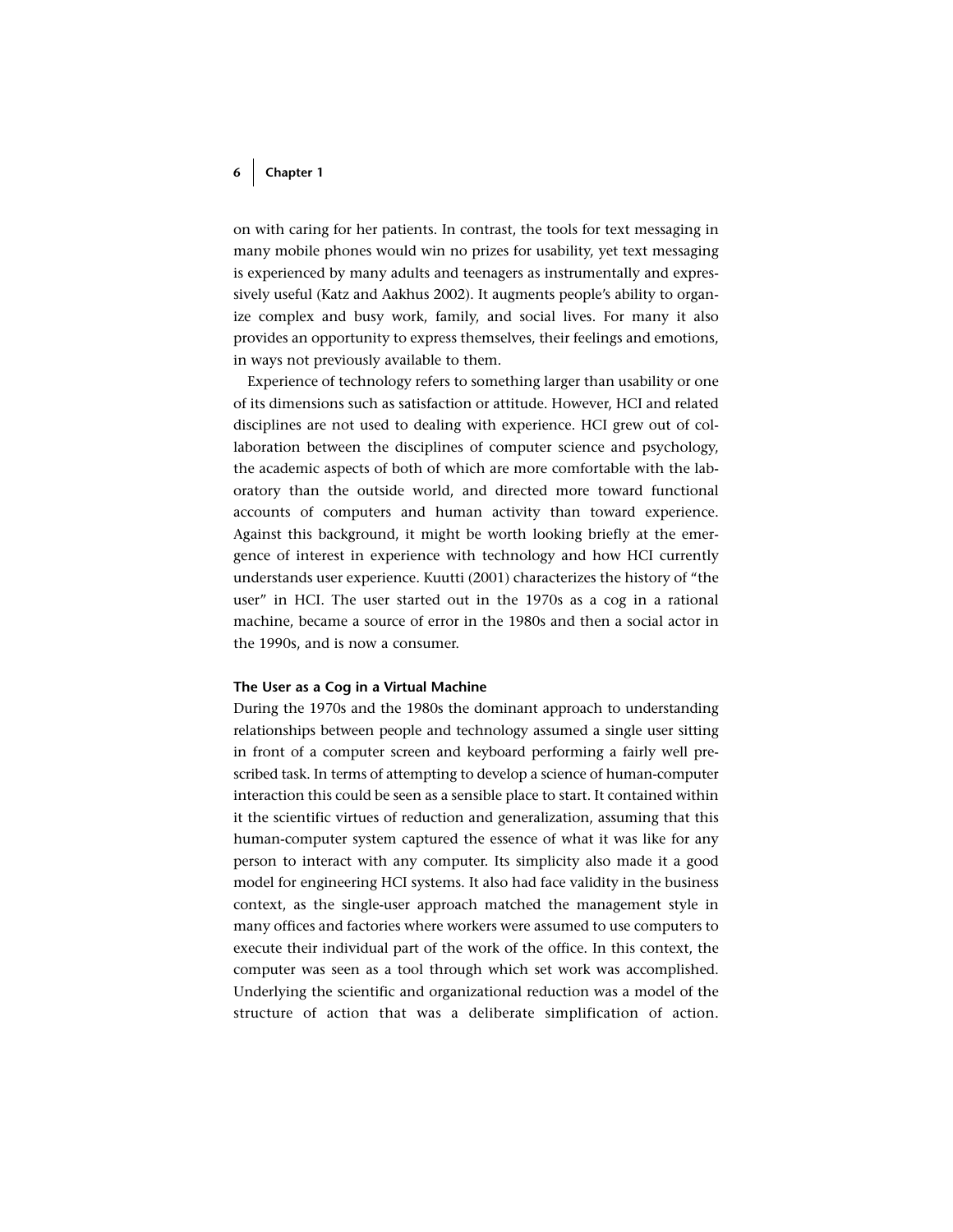Instantiations of this class of cognitive model of action can be found in Card, Moran, and Newell's (1983) GOMS model and in Norman's (1988) seven stages of action. Norman's seven stages included one for goals, three for execution, and three for evaluation.

Donald Norman was very careful to describe his model as approximate. It was a useful model for answering the kinds of questions that Norman thought were central to understanding how people interacted with the objects of the world, including interactive technologies. For him, what was central was what makes something—e.g., threading a film projector, sending a text message, or editing a spreadsheet—difficult to do. Norman was well aware of the limitations of the model. In hindsight we can now read his critical evaluation of the model against the character of everyday activity as prescient of where the study of human-computer interaction would go after it appropriated the relevant aspects of the cognitive science that informed Norman's model. In his critique, he pointed to the opportunistic aspects of everyday activity:

For many everyday tasks, goals and intentions are not well specified: they are opportunistic rather than planned. Opportunistic actions are those in which the behavior takes advantage of the circumstances. Rather than engage in extensive planning and analysis, the person goes about the day's activities and performs the intended actions if the relevant opportunity arises. (Norman 1988, pp. 48-49)

As long as we stay with performance criteria and the planned actions of individuals, Norman's model of action is a very useful resource in specifying what makes something difficult to do or error prone. However, if our interests include how people feel about sending a text message, what participating in text-messaging culture does for their sense of self, and what values are implicated in texting, then Norman's model is seen to be lacking.

#### **The User as a Social Actor**

During the late 1980s and the 1990s the opportunistic or contingent aspects of everyday activity became the central focus of challenges to the dominance of information-processing psychology. These challenges came mainly from the disciplines of sociology and anthropology and were geared toward asserting the salience of the social context of activity in discourse about people and technology. One way to see this is in terms of their claims that the contingent character of everyday activity is at least as important as mental structures in shaping human-computer interaction. By moving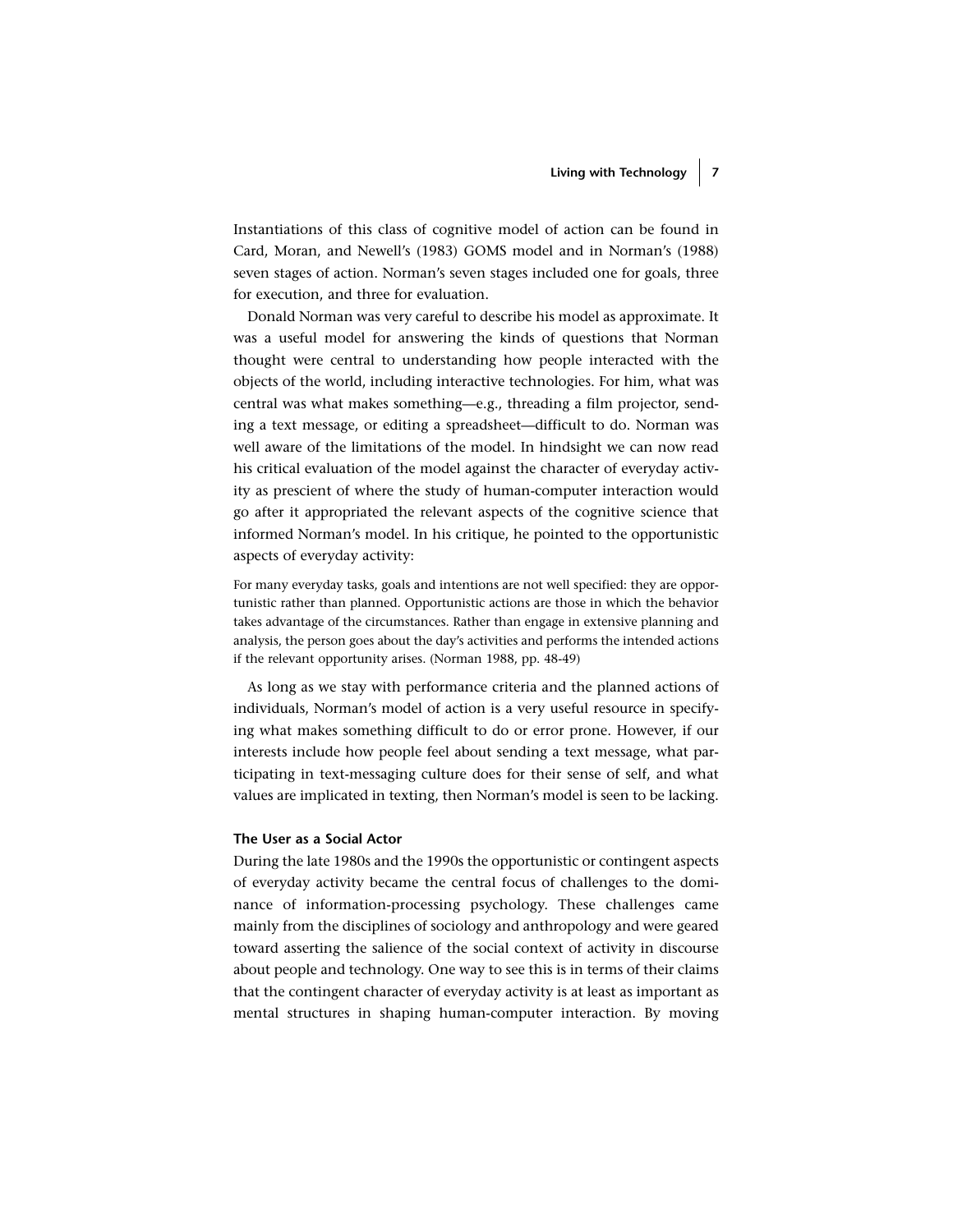everyday activity to center stage, and by insisting that all action is richly contextualized, this approach began the process of promoting experience over abstraction. It fits comfortably with our vignettes of text messaging and domestic technology, and it helps explain the sense the nurse has of the technology interfering with her primary preoccupation of patient care.

Lucy Suchman and Jean Lave have been two of the most influential figures in helping to contextualize action in human-computer interaction. Their emphasis on the situatedness of action offers a radical alternative to the task-based, information-processing accounts of action characteristic of the single-user approach. For example, Suchman (1987, p. 186) argued that, in contrast with task-based frameworks where the situation is characterized as an aspect of the means to achieve ends or part of the conditions for accomplishing a goal, situations and actions are intimately linked: ". . . the detail of intent and action must be contingent on the circumstantial and interactional particulars of actual situations." For Suchman, the inherent openness of situations defies carefully planned responses, and any regularity emerges not as a result of plan-based action but as a result of local responses to contingencies.

Lave (1993, p. 7) also offered an explicitly relational account of socially situated practice insisting that people acting and the social world of activity cannot be separated: "Theories of situated activity do not separate action, thought, feeling, and value and their collective cultural historical forms of located, interested, conflictual, meaningful activity." Moreover, Lave proposes that the character of situated practice is heterogeneous and multifocal. She points to the ways in which people who constitute "a situation" know different things and speak with different interests and experience. For Lave, the unit of analysis is the person-acting-in-setting through culturally constituted resources for learning and sense making.

Although our work has benefited greatly from the way in which approaches such as Lave's and Suchman's have opened up human-computer interaction to the contingencies of ordinary everyday life, and our interest in experience has in part been primed by their work, we shall argue in chapter 2 that their approaches miss some of what we want to insert into discourse on experience of technology. While fully accepting the contingency of action, we are keen to develop a stronger sense of the felt life and the emotional quality of activity in our approach to experience. We are also keen to embed these dimensions in the sense-making aspects of experience.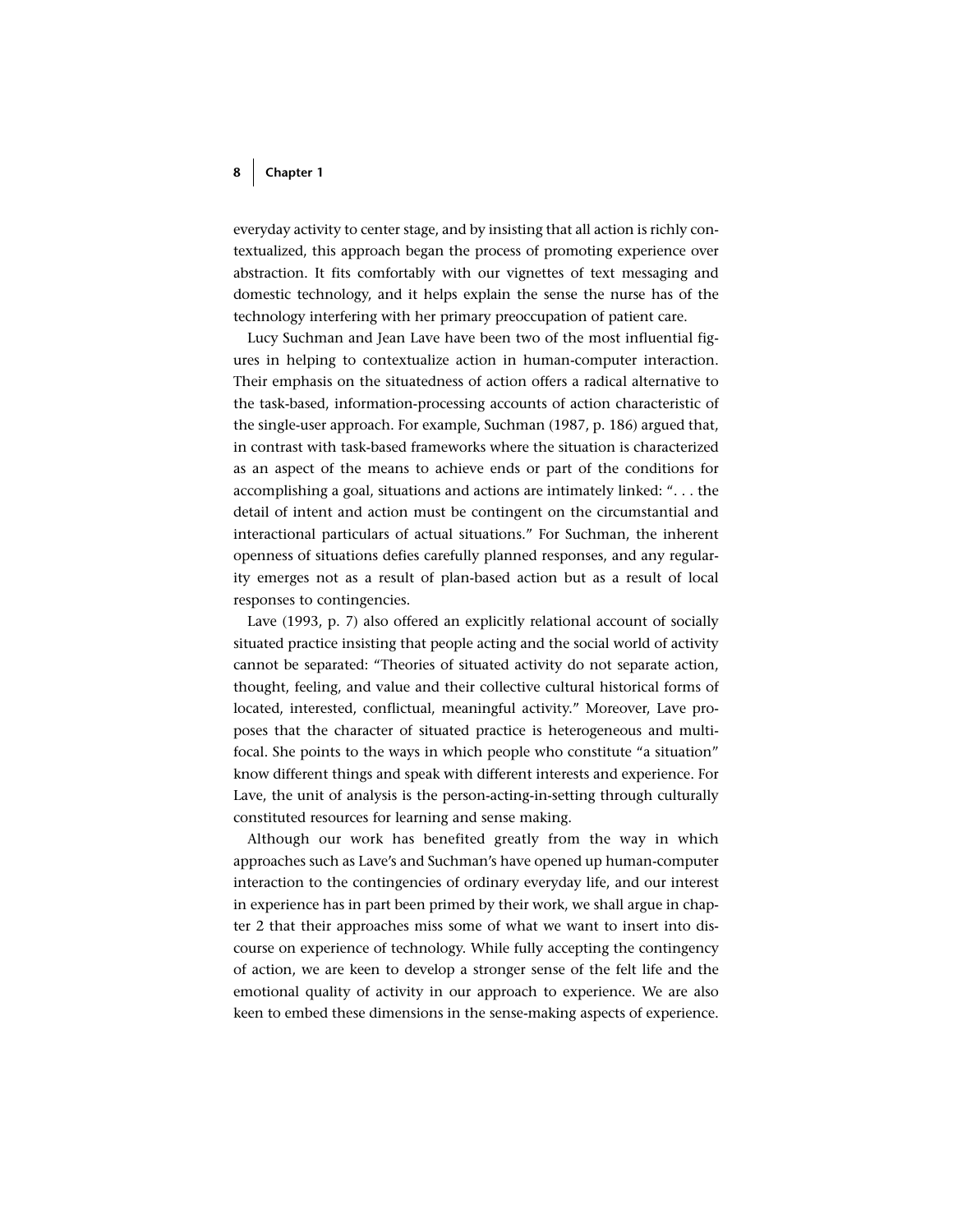Specifically, we are referring to the affection, hopes, and imagination of textmessaging teenagers and the fears, frustrations, and anxieties of the nurse obliged to use a hospital information system that cuts against her sense of who she is as a nurse. These emotional, sense-making aspects of experience seem underplayed in situated accounts of action.

#### **Consumers and the User Experience**

The 1990s saw the development of the dotcom companies and a multimillion-dollar games industry; strong penetration of computers into the home; the confluence of computer and communications technologies; and the beginnings of wireless, mobile, and ubiquitous computing. The industry vision now is not of desktop computers or even laptop computers but of information appliances and interactive consumer products that will penetrate many aspects of our lives.

Interaction with technology is now as much about what people feel as it is about what people do. It is as much about children playing with GameBoys, teenagers gender swapping, and elderly people socializing on the Internet as it is about middle-aged executives managing knowledge assets, office workers making photocopies, or ambulance controllers dispatching ambulances. The emergence of the computer as a consumer product has been accompanied by very explicit attention to user experience. For example, a leading textbook presents user-experience goals as one of the sets of goals of interaction design, related to but not subsumed by the more readily recognized usability goals:

. . . user experience goals differ from the more objective usability goals in that they are concerned with how users experience an interactive product from their perspective rather than assessing how useful or productive a system is from its own perspective. (Preece et al. 2002, p. 19)

Though any attempt to move the industry's attention toward experience is to be welcomed, we have reservations about some of what is being offered in the name of user experience. In this area, it seems that technological development and business momentum may have outstripped reflective commentary and analysis.

Computer manufacturers aspire to designing computers as full-fledged consumer products and as part of that process they are concerned with creating the total user experience. Employing the phrase "user-experience design" as a reminder or motivator to designers to pay attention to people's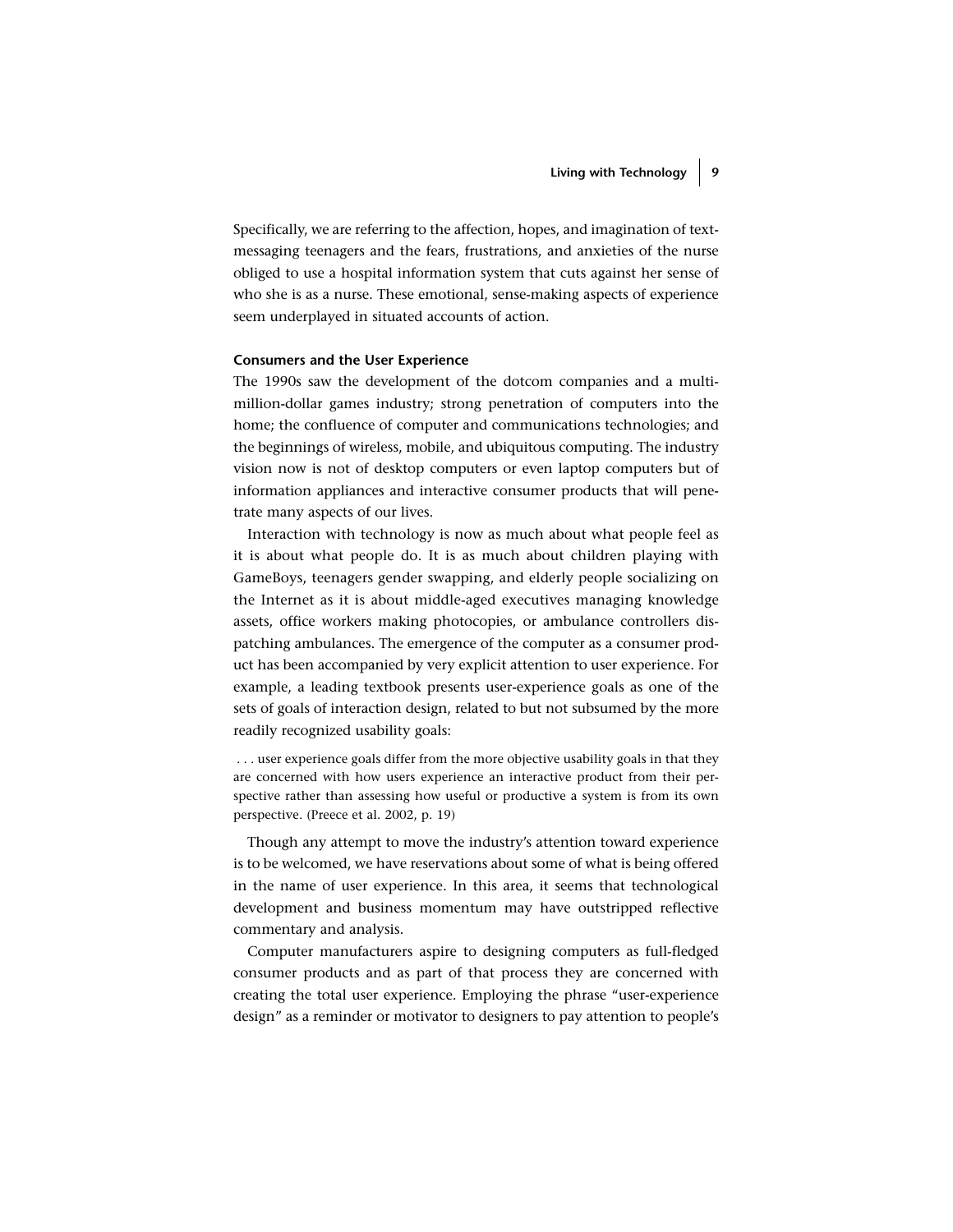experience of technology is one thing. Employing the phrase to indicate that a particular user experience can be designed is another thing altogether. The latter suggests a return to the simplicity of a technologically determinist position on what experience is. This neglects the agency of people interacting with technology, a focus that has been hard won by the likes of Lave and Suchman. While giving those who use "experience design" and similar phrases the benefit of the doubt, it is part of the job of a book that claims to examine experience of technology to take the language of user experience seriously. For example, the Apple Macintosh Developer page defines "User Experience" as "a term that encompasses the visual appearance, interactive behavior, and assistive capabilities of software." The orientation to user experience here is technology driven. Although the authors are interested in enriching user experience, they have a technological vision of how this can be achieved. Their approach is similar to the approach described in many books on designing web site user experiences. For example, although Garrett (2002) attends to both business and user needs in his book directed at improving user experience of web sites, his attempt to resolve them depends on a conceptual integration of information design, information architecture, and interface design. Two quotations from the book illustrate his conviction that experience can be shaped or controlled by good design:

The user experience development process is all about ensuring that no aspect of the user's experience with your site happens without your conscious, explicit intent. This means taking into account every possibility of every action the user is likely to take and understanding the user's expectations at every step of the way through that process. (ibid., p. 21)

That neat, tidy experience actually results from a whole set of decisions—some small, some large—about how the site looks, how it behaves, and what it allows you to do. (ibid., p. 22)

IBM's web site contains a richer, more transactional approach to userexperience design:

User Experience Design fully encompasses traditional Human-Computer Interaction (HCI) design and extends it by addressing all aspects of a product or service as perceived by users. HCI design addresses the *interaction* between a human and a computer. In addition, User Experience Design addresses the user's initial awareness, discovery, ordering, fulfillment, installation, service, support, upgrades, and end-of-life activities.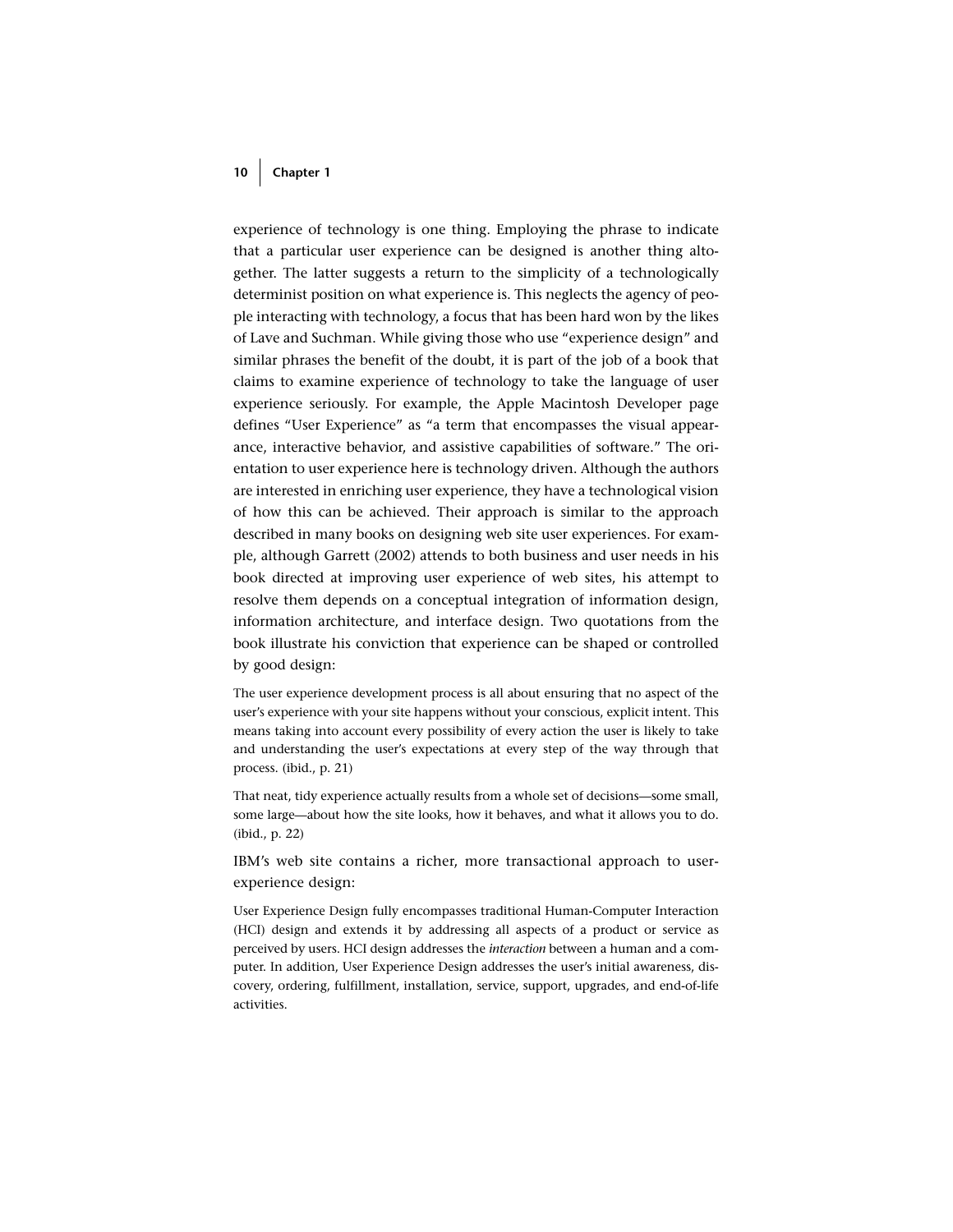It is not our aim to dismiss the phenomenon of user-experience design or the approach to user-experience design outlined on the web sites of some of the major manufacturers. Indeed, as will be evident in the following chapters, our own description of experience is quite compatible with the view of user-experience design proposed on the IBM web site. And we are heartened by the fact that the consumer metaphor underlying notions of user experience treats activity as emotionally laden. Klein (2000) demonstrates that consumer product branding is concerned with establishing and maintaining emotional ties, the sense of belonging or feeling of warmth that differentiates one product from another. If the HCI construal of users as consumers is taken seriously, the relationship between person and computer cannot be construed as mechanistic or as shaped by relationships with social structure alone. The consumer metaphor implies an emotional-volitional component, which is currently underdeveloped.

Our concern with the consumer metaphor and user experience in HCI is that business momentum may take a potentially rich idea and reduce it to design implications, methods, or features. There are literatures on consumer activity and experience that seem to have been missed by those who imagine that they can design a user experience. DeCerteau (1984), for example, has a framework for analyzing how consumers make use of producers and distributors. People develop their own paths around supermarkets, tactically resisting the architecture and advertisements designed to shape their shopping behavior. Consumers appropriate the physical and conceptual space created by producers for their own interests and needs; they are not just passive consumers. Klein (2000) similarly describes the potential for immunity to advertising and the anti-advertisement culture that suggests healthy resistance, and even activism, in the face of global consumer capitalism. The general point that we must remember when thinking about interactive technologies as consumer products and people who buy and use them as consumers is that consumers are not passive; they actively complete the experience for themselves.

This brief review of the history of perspectives on people and computers in HCI suggests that although interactive technology designers and manufacturers have taken a shine to the idea of user experience and consumer products, their understanding or use of experience is limited. For some of them, experience is a fuzzy concept—you know when you have had an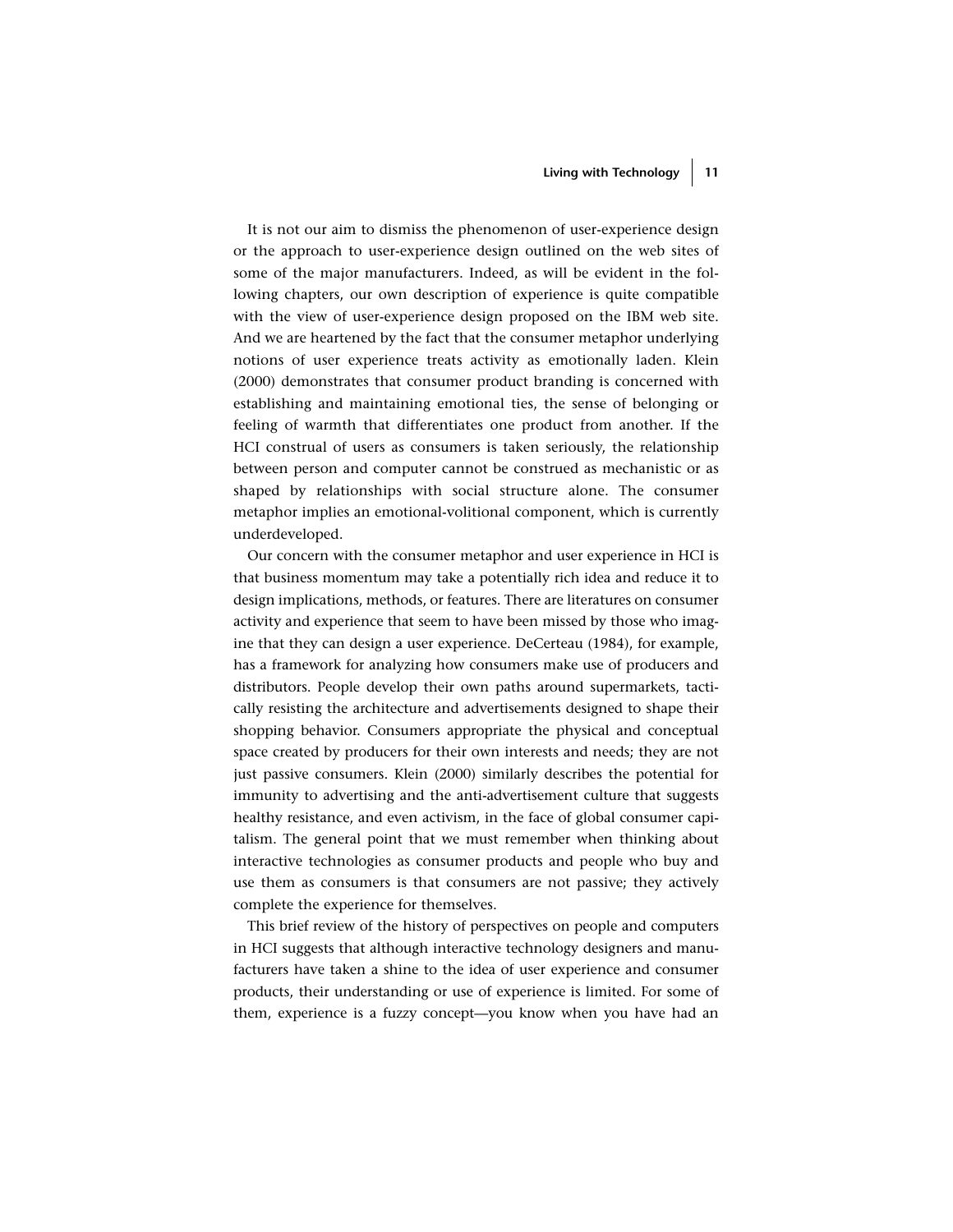experience. For others, it is inherent in interface and information design and architecture, as if consumers will not make of the interface and architecture what they need and desire. The lesson of the mobile phone and particularly of text messaging that seems not to have been learned yet is that the quality of experience is as much about the imagination of the consumers as it is about the product they are using. It is our aim to fill some of these lacunae by developing an account of experience of technology that mines the rich conceptual resources already available to complement the technological and business momentum toward experience.

#### **Toward a Deeper Understanding of Technology as Experience**

Perhaps it would be useful to view interactive technology in general as an experience, even if it is sometimes an experience of indifference or resistance. This is the position that this book sets out to explore. Given the lacunae in our treatment of experience in HCI to date, a central part of our exploration is a critical discussion of the approaches to experience that are current in HCI and a characterization of experience that enables us to interpret the influence of technology in our lives. Although the detail of our position is developed through the rest of the book, we will briefly describe it here to provide an overview against which the detail can be read. The overview can be seen as a series of six propositions.

■ Our first proposition is that, in order to do justice to the wide range of influences *that technology has in our lives, we should try to interpret the relationship between people and technology in terms of the felt life and the felt or emotional quality of action and interaction.*

Klein (2000) reminds us that, in a world of signs and meanings, a Starbucks coffee is not just a coffee; it is an experience of warmth and homeliness that provides a space of belonging. Likewise, a car is not just a car, and a mobile phone is not just a mobile phone. In both cases, the color, the shape, and the manufacturer's name convey something of our selves to ourselves and to others. Apple knows that image matters to most people in some circumstances. The Powerbook G4's large screen, its lightness, and its titanium casing evoked the mobility and robustness people had always expected from a portable computer but never quite had.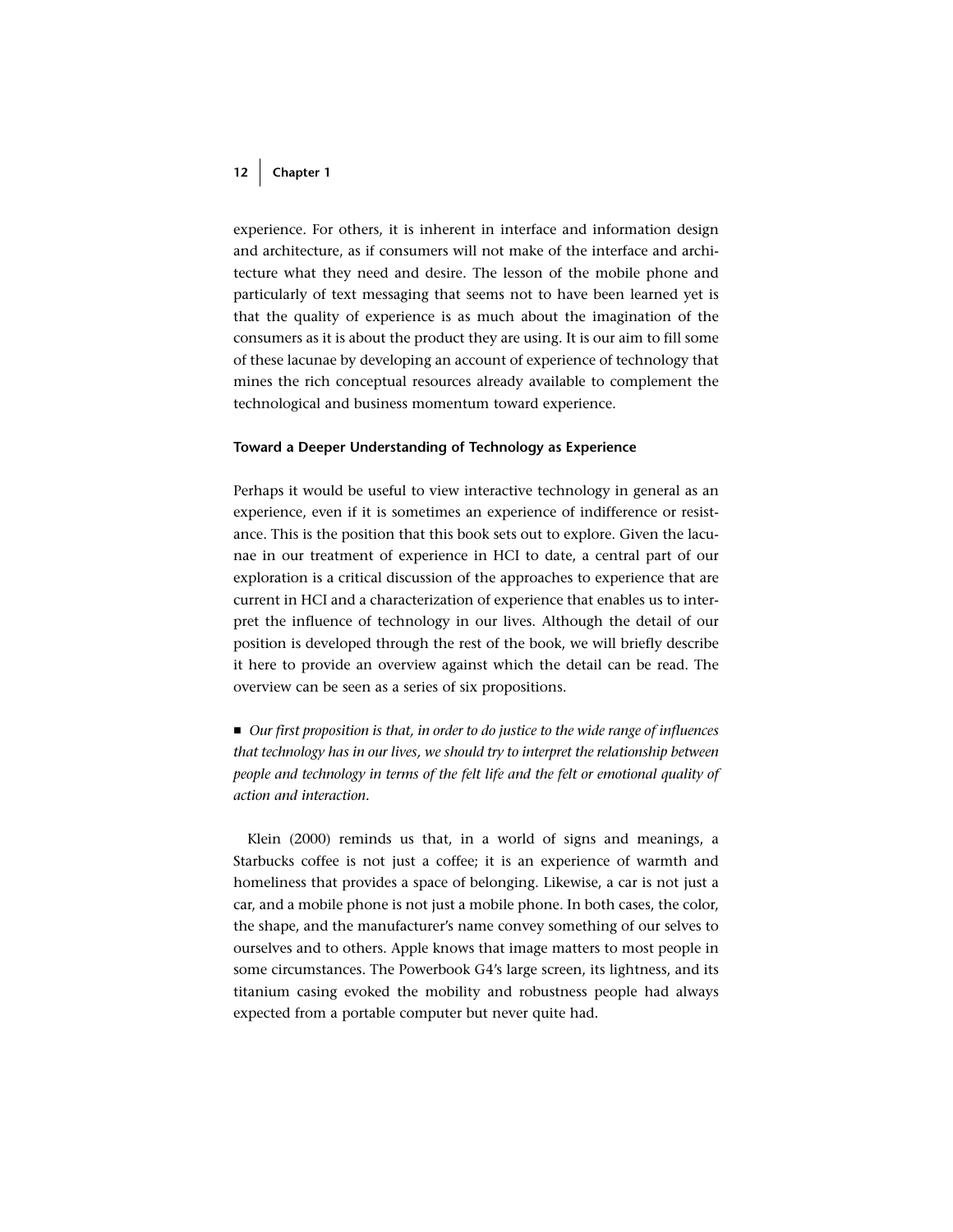On a long train journey, some people would feel lost without their mobile phones; they so need to feel connected. Others on the train become annoyed and irritated by the constant noise of phones ringing and people talking aloud to absent others. For those who get irritated, it is not the idea of people talking on their phones in a public space that is annoying. It is the sensory or physical quality of the intrusion. The noise seems to permeate a boundary. The noisier it is or the more grating the ring or the voice, the more violent the intrusion. Curiously, the emotionally and sensually absent other is also a source of trouble. People generally enjoy overhearing others' conversations, but not one side of a conversation.

As we indicated earlier when discussing the popularity of mobile phones and texting, those who love their mobiles very often do so because of their expressive quality. They keep messages sent by friends and prefer to keep an old phone rather than swap it in order to have those messages in their original state. There seems to be something about the felt and sensual quality of the phone, the snug fit, the sound of a friend's voice, the ring tone associated with a particular caller, the shape of a text message, and the pleasure of scrolling through it. For those who engage with these practices, the sensory and emotional qualities of phone and text message constitute the felt experience of calling and texting. Again it is not the abstract idea of communicating, perhaps not even the social practice, but the felt and sensual quality of the particular communication that gives it an expressive quality.

Returning to the vignettes at the beginning of this chapter, we are arguing that in order to understand the relationship between the friends texting each other across the world and their mobiles, or between the nurse and the hospital information system, we must understand what the experiences of texting and using the information system feel like for those people. We must understand the emotional response and the sensual quality of the interaction.

Because the word 'experience' already expresses the *feltness* of life for us, when we write about experience of technology we have this felt quality very much in mind. We have become used to interpretations that emphasize the *livedness* of experience in HCI, especially with the significant contribution of practice and activity theories since the mid 1980s. In this book, we prioritize feltness to emphasize the personal and particular character of experience with technology. For us, *felt* experience points to the emotional and sensual quality of experience. Our first proposition is that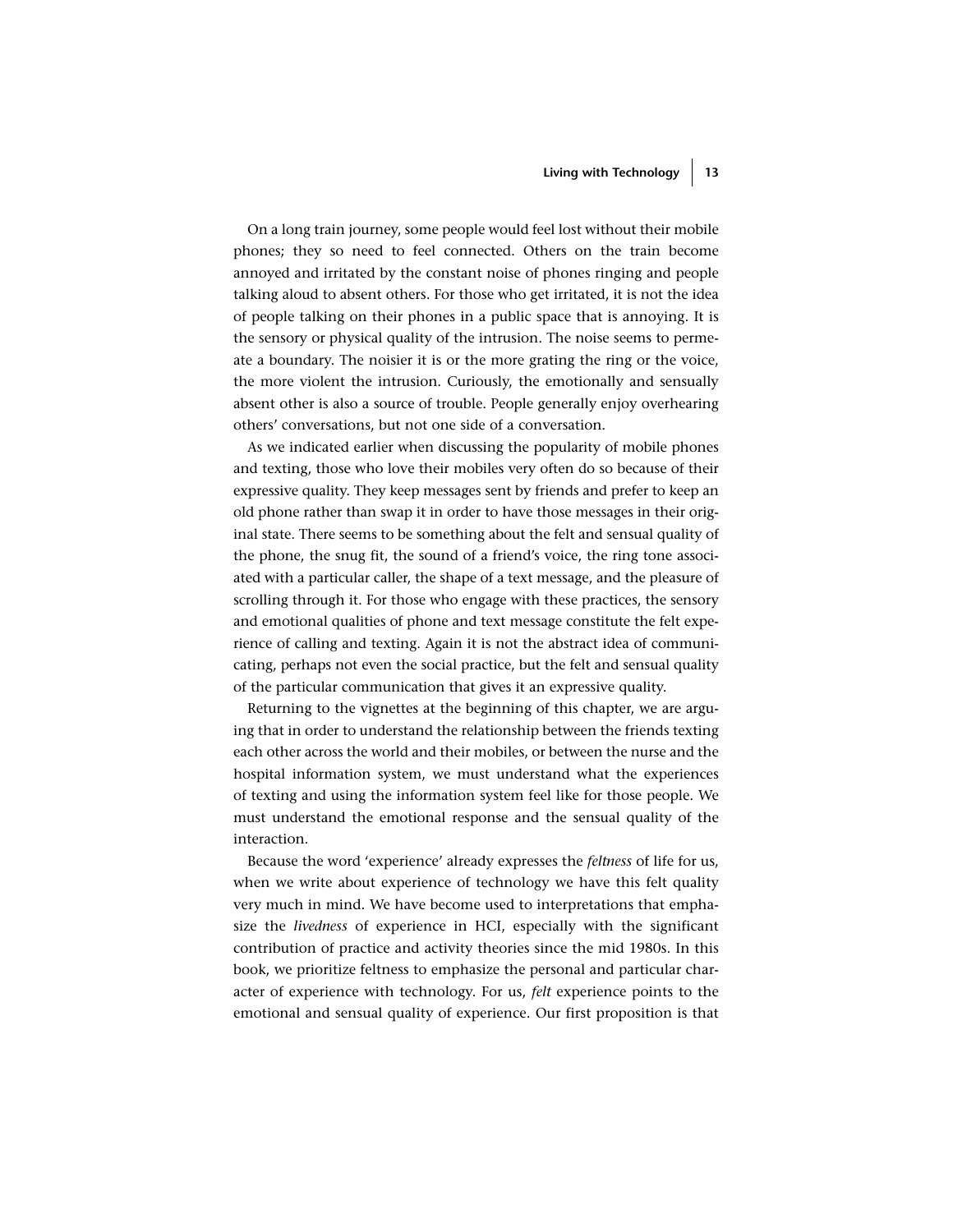these qualities should be central to our understanding of experience of living with technology.

■ Our second proposition is that social-practice accounts of interactive technolo*gies at work, at home, in education, and in leisure understate the felt life in their accounts of experience.*

Suchman, Lave, Susan Leigh Star, and others have convinced us that cognitive models of action are not the most appropriate models of human action for human-computer interaction. Instead of looking for an account of coherence of action in psychological processes in the head, they have convinced us to look to the particular social and physical circumstances of action and interaction for interpretations that are more relevant to understanding, designing, and evaluating interaction. Suchman's (1987) implication that the significance of artifacts and actions is intimately related to their particular circumstances has influenced design discourse since the mid 1980s. And Bowker and Star (1999) have shown how artifacts in particular situations create classifications and boundaries that raise moral and political issues. Lave's (1993) orientation toward a broad social and community context elicits questions about people's concerns, values, and identity. Lave also explicitly addresses experience and how it relates to action or practice.

Our aim is not to put ourselves in some fruitless competition with practice-based approaches. Rather, we would like to build on what those approaches have already contributed to HCI by giving a more prominent position to feltness in an account of people's experience with technology than they do. In this regard, we part company with practice-based approaches and theories when they play down the emotional and sensual quality of experience. For example, despite developing a very rich account of concerned action, it seems to us that Lave's commitment to dialectical theorizing leads her to treat experience as belonging to an analytical order different from the sociocultural order. Likewise, theoretical commitment to the primacy of circumstances and methodological commitment to *in situ* observation seem to constrain the treatment of individual differences in situated-practice accounts. We argue that this simplifies the concepts of self, person, and subject that are crucial to the reflexivity of felt experience. It may be that in order to interpret felt experience we have to inquire from the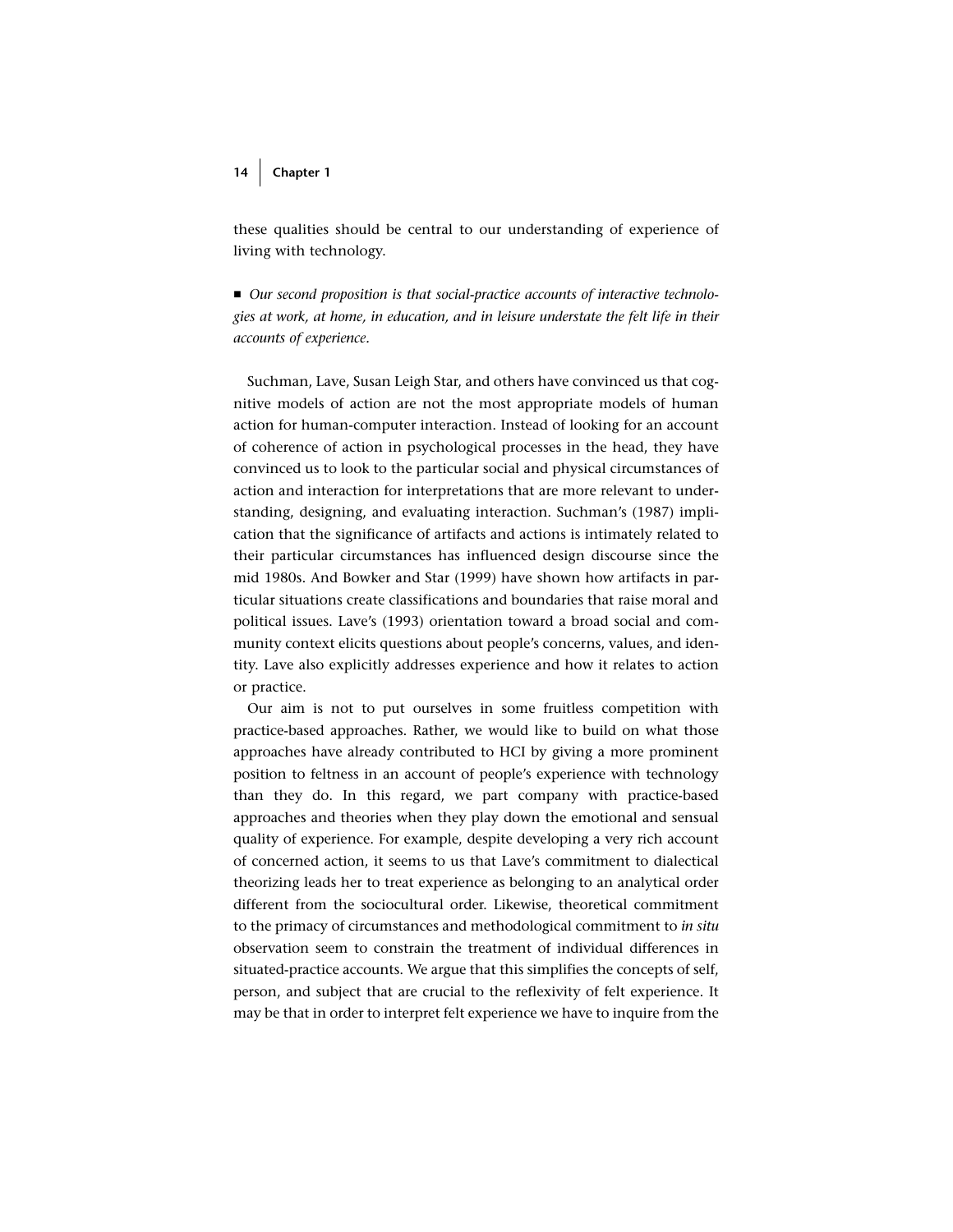subject what the activity felt like as felt experience entails reflection, after the event, on the personal meaning of the experience.

Diane Hodges's (1998) account of how she felt as a trainee teacher, which attempts to give due weight to both circumstances and feelings, is an example of what we aim for in this regard. It seems to us that discourse on individual differences will have to be enriched if we are to have an account of experience of technology that satisfactorily addresses questions around the presentation of self and the construction and management of identity. The starting point of Sherry Turkle's analysis of life on the Internet is that people differ in many ways, including how they integrate computers into their lives. In Turkle's research, "experiences on the Internet figure prominently"; she argues, however, that "these experiences can only be understood as part of a larger cultural context" (1995, p. 10). From our perspective, Turkle's approach is complementary to the situated action approach, its methodology focusing on the personal or felt experience in context.

It would be easy to reduce felt experience to the subjective dimension of experience. This is not our intention at all. Like Hodges and Turkle, we guard against it by seeing every situation as emotional or felt but not treating those emotions or feelings as separate from the situation. The possibility of doing this in a coherent and sustained manner is created by a pragmatist philosophical stance, about which we shall say more later.

## ■ Our third proposition is that it is difficult to develop an account of felt experi*ence with technology.*

Developing an account of felt experience with technology is difficult partly because the word 'experience' is simultaneously rich and elusive. It is also difficult because we can never step out of experience and look at it in a detached way. Experience is difficult to define because it is reflexive and as ever-present as swimming in water is to a fish. However, we argue that useful clarifications can be garnered from sources as diverse as philosophy, psychology, literature, drama, and filmmaking. Some examples of what is available should suffice to make this point.

Brenda Laurel set out to interpret experience of computers by analogy with experience of theatre, suggesting that "both have the capacity to represent actions and situations . . . in ways that invite us to extend our minds, feelings, and sensations" (1991, p. 32). Her interest in the senses relates to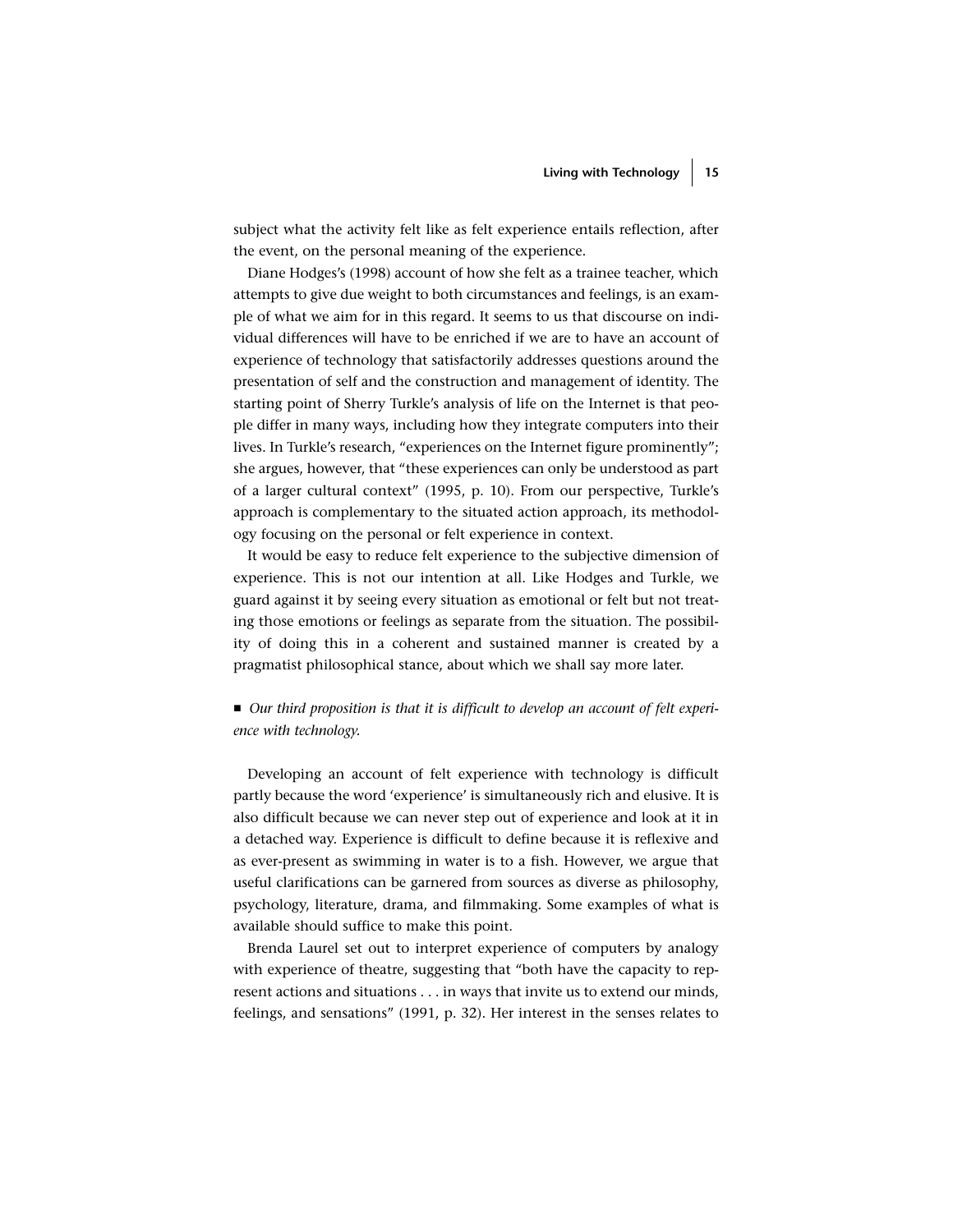her concern for action, engagement, and agency in the context of people interacting with computers. As a consequence, engagement is at the heart of user experience for Laurel. She holds it up as "a desirable—even essential—human response to computer-mediated activities" (ibid., p. 112).

In another context, we explored a filmmaker's analysis of people's experience of film in an effort to start thinking about the possibility of enchantment with technology (McCarthy and Wright 2003). In an analysis of what makes a film "grab, and hold, and move an audience," Jon Boorstin, a writer and producer of Hollywood films, suggests that the key is to understand that we don't watch movies in one way, we watch them in three ways. Each way of seeing has a distinct pleasure and magic associated with it: the pleasure of something new and wonderful, the pleasure of emotional engagement, the thrill of a visceral response (Boorstin 1990, p. 8). The point is not to try and import this analysis into human-computer interaction but to learn about the complexity of technologically mediated experience from it.

Other approaches highlight a specific quality as central to experience. For example, Ciarán Benson (1993) sees absorption as one of the pivotal characteristics of an aesthetic experience. He describes being aesthetically absorbed as a breaking down of barriers between self and object, as an outpouring of self into the object. Absorption is associated with being completely attentive, engrossed, intensely concentrated, and immersed or lost in an activity. Benson also uses the words 'entrancement', 'enchantment', and 'bewitchment' when describing absorption. He associates such words with connotations of pleasure, wonder, and delight.

As we mentioned, Shneiderman highlights human needs and social relations in his view of HCI and argues that technologies must support relationships and activities in ways that enrich people's experiences and their sense of togetherness. Norman (2002) places enjoyment at the center of his new analysis of design. His three-level model of enjoyment concerned with relating people's visceral, behavioral, and reflective responses to an object or product has similarities to our own analysis (presented in chapter 5) and to Boorstin's (presented above). Norman also analyses the everyday and mundane activities of customization, personalization, and personification to make the case that we are all designers and that we make products our own and come to love them or hate them.

Paul Dourish (2001) presents a close reading of philosophical ideas on embodiment in order to develop foundations for approaches to the design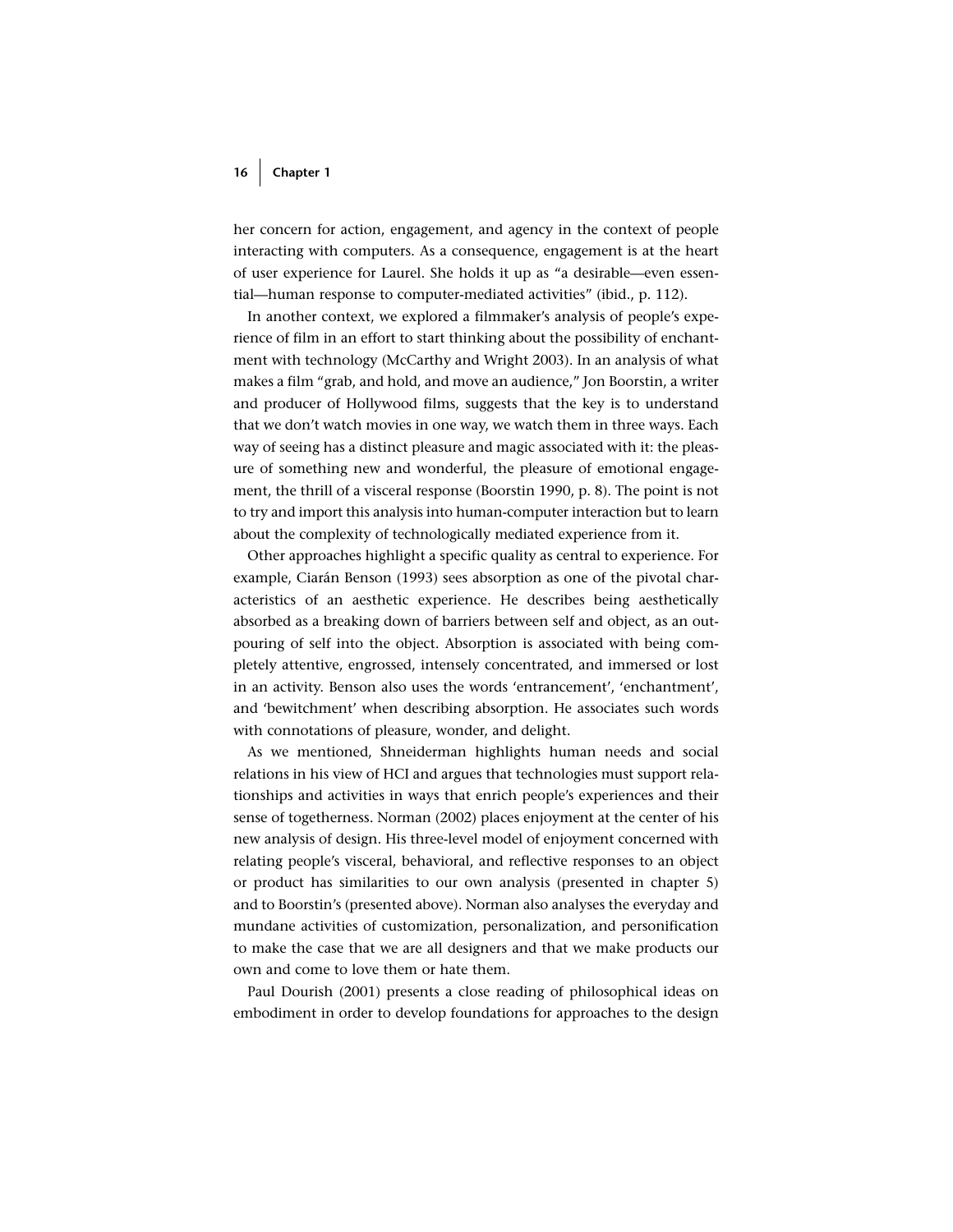of human-computer interaction that emphasize tangibility and sociality. He argues that Husserl's phenomenology has had considerable influence in turning attention to everyday experience rather than formalized knowledge, and to that experience as a phenomenon to be studied in its own right. For Dourish, embodied phenomena occur in real time and in real space, are concrete and particular, and gain their meaning through participative status as objects in felt experience.

■ Our fourth proposition is that pragmatist philosophy of experience is particu*larly clarifying with respect to experience, and that the models of action and meaning making they encompass express something of felt life and the emotional and sensual character of action and interaction.*

Pragmatism also sees knowledge as participative. According to this view, any knowledge we have is dependent on the technology, circumstances, situations, and actions from which it was constructed. It is knowledge in a community of engaged people, in a situation, from a perspective, felt, and sensed. For pragmatists, therefore, knowing, doing, feeling, and making sense are inseparable. Pragmatism is a practical, consequential philosophy, a practice that is concerned with imagining and enriching as much as understanding. The test it sets itself is to improve things.

Richard Coyne (1995) argued that pragmatism is the operative philosophy of the computer world, and that designers and developers are more likely to be influenced by Marshall McLuhan and John Dewey than by Bertrand Russell and A. J. Ayer. They are more likely to talk about freedom, community, and engagement (the language of pragmatism) than about formality, hierarchy, and rule (the language of analytic philosophy). We have found the ideas of one mainstream pragmatist (John Dewey) and those of another whom we position as a pragmatist though he would not be universally considered so (Mikhail Bakhtin) to be particularly clarifying in our attempts to conceptualize felt experience.

For Dewey, experience is constituted by the relationship between self and object, where the self is always already engaged and comes to every situation with personal interests and ideologies. Dewey's perspective on human action—the key to understanding felt experience—is that action is situated and creative. There can be no separation of means and ends in a world where people are always already engaged, rather people create goals and the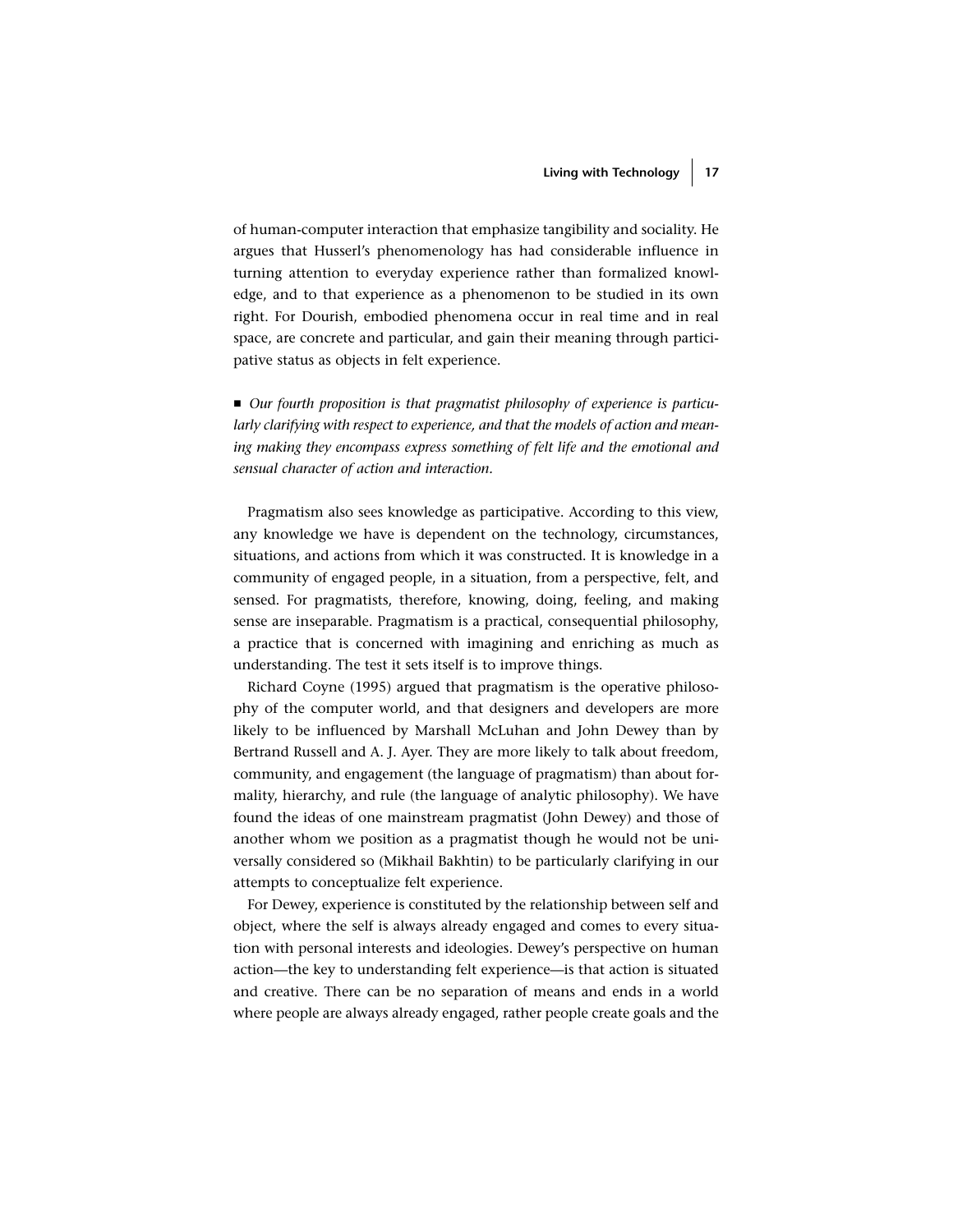means to achieve those goals in the midst of their engagement with the world. Dewey's model of action is not unlike the way we think of children at play, free to define and redefine ends and means, even to redefine the situations in which they find themselves. For him, action is emotional, volitional, and imaginative, and experience is a process of sense making.

Bakhtin, a philosopher with a more literary bent than Dewey, emphasizes the emotional-volitional quality of experience and relates it to an account of everyday meaning making that is aesthetic and ethical. In this context he highlights the particularity of everyday experience, the way in which the emotional-volitional quality of a particular activity in a particular context shoots through felt experience. For Bakhtin, the unity of felt experience and the meaning made of it are never available *a priori* but must always be accomplished dialogically. It always occurs in the tension between self and other. I make sense of my self only in terms of how I relate to others and to my own history of selves—the way I was and the way I would like to be. Collapsing the traditional distinctions between speaker and listener, between reader and writer, and between tools and results, a dialogical perspective on sense making orients us to the idea that meaning is a process of bringing together different perspectives and, in this creative bringing together, forging understanding. Bakhtin refers to this as *creative understanding*.

■ Our fifth proposition is that the importance given to the emotional-volitional *and creative aspects of experience in pragmatism prioritizes the aesthetic in understanding our lived experience of technology.*

According to Dewey, aesthetic experiences are refined forms of everyday, prosaic experience in which the relationship between the person (or people) and the object of experience is particularly satisfying and creative. Note that, in contrast with analytical aesthetics, the emphasis is on the experience, not on the formal properties of the object of experience.

Richard Shusterman (2000) has written an interpretation of pragmatist aesthetics in which he describes aesthetic experience as above all an immediate and directly fulfilling experience. He develops his argument by deliberately drawing on forms of music, such as funk and rap, that would never be considered aesthetic by those who define 'aesthetic' in terms of the formal properties of the art object. In taking this approach, he continues Dewey's project of seeing aesthetics in experience or in the particular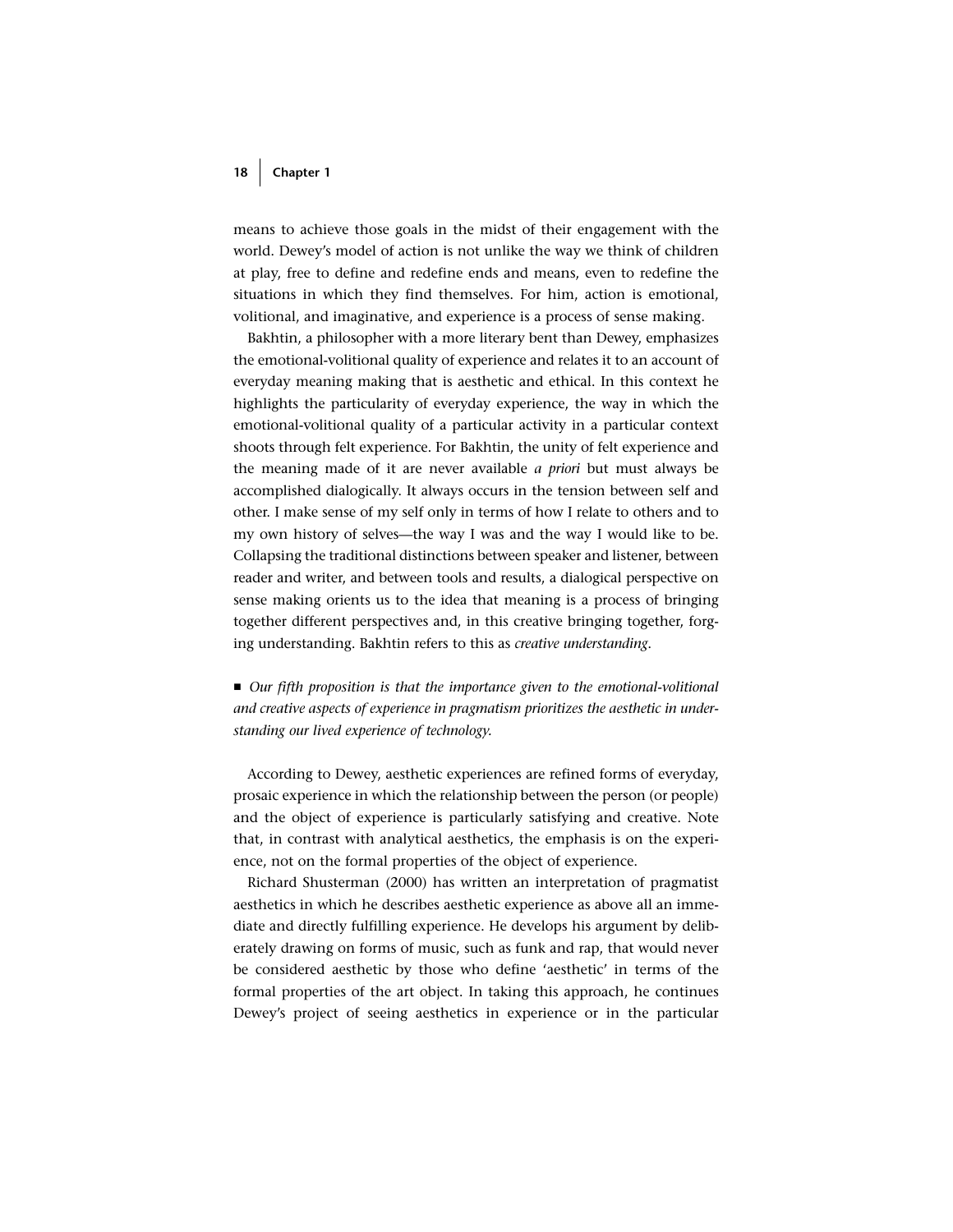relationship between self and object. The pragmatist approach to aesthetics opens up for us the possibility of aesthetic experience in work, in education, and in interaction with technology, not just in interaction with high art objects. This brings us back to Shneiderman's description of New Computing as supporting "relationships and activities that enrich the users' experiences." In Dewey's terms, this is an aesthetic aspiration for computing. For Shusterman (ibid., pp. 55–56), an aesthetic experience (or perhaps an enriched user experience) is "an experience of satisfying form, where means and ends, subject and object, doing and undergoing, are integrated into a unity."

Pragmatism provides tools for analyzing the aesthetic quality of felt experience in the form of, for example, Dewey's characterization of *an* experience and the internal dynamics of experience. We shall describe and use these later in the book. They are complemented by Bakhtin's aesthetics, which focuses on the struggle to achieve the sense of fulfillment that can be seen as characterized in Dewey's characteristics of *an* experience. For Bakhtin, this becomes a study of consummation of experience, the archetype of which is consummation of self in other.

## - *Our sixth and final proposition is that the revisionary theorizing of pragmatism is particularly valuable for understanding technology and design.*

Dewey criticized scientific theorizing as backward looking. By this he meant that it seeks to describe and explain the world as it is; unlike design, it does not concern itself with how the world might have been or might become. In his theorizing, Dewey was concerned to change, not to represent. When he practiced philosophy of education, he was concerned to improve educational practice. When he practiced philosophy of art, he was concerned to inquire into how prosaic experience could become as satisfying, fulfilling, and creative as possible. When we attempt to pragmatically conceptualize people's experience of technology, we are concerned with inquiring into what pragmatism has to offer toward enriching those experiences, even to the point of imagining what a rich experience of technology could be.

A revisionary theory is valued not so much for whether it provides a true or false representation of the world as for whether it helps us think through relationships between for example, people, technology, and design. It is less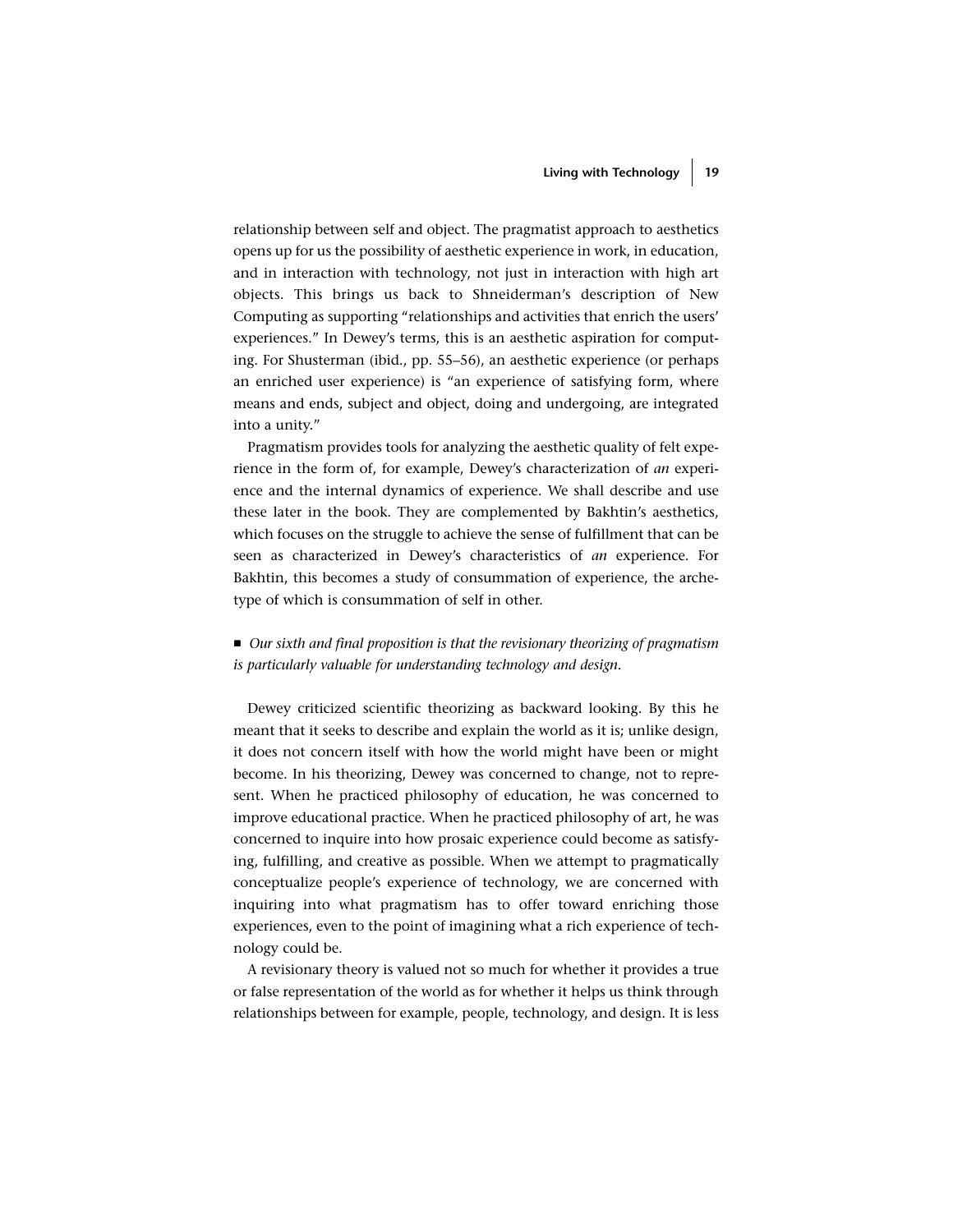concerned with representing existing relationships than with imagining new relationships and experiences. When later in this book we describe Dewey's model of action as being something like children at play, we are not suggesting that this represents human action as we have observed and known it. Rather, in the spirit of pragmatism, we are attempting to reorient the way we think about action to take account of the potential for playfulness and creativity in action. When we conceptualize technologies as experience, we are attempting to re-view technology by making visible aspects of experience of technology that would otherwise remain invisible. For pragmatists, theorizing is a practical, consequential activity geared toward change, not representation.

Some might argue that revisionary theorizing may not be as well suited to inquiry about technology as it is to inquiry about topics that are more obviously in the domain of the humanities, such as education, art, politics, and literature. However, it could also be argued that the very proposition we are testing in this book is that reflective practice on experience of technology could be well served by a humanist cast, the test of which is whether it changes readers' thinking about technology to the point where questions about the expressiveness, feelings, values, and sense of self evoked by interactions with particular technologies are as natural as questions about form and function. Moreover, it is worth recalling that both Dewey and Bakhtin were concerned with the production and consumption of artifacts. Dewey was concerned with the production and consumption of works of art, Bakhtin with the production and consumption of novels. Many of their ideas about the relationships of producer, consumer, artist, appreciator, author, reader, and character, and about the process of creative understanding, can be usefully employed in conceptualizing the relationship of designer, technology, and user.

Representational or reflective theorizing makes sense only when the "world" being explored is considered to be relatively stable. If it is considered stable, then what is important will always be important. A representation or categorization of technology, once achieved, remains valid. In contrast, when the world being explored is constantly changing, and in fact has become a byword for change (as technology has), representational theories are always chasing to catch up with the latest manifestation but one. Moreover, an important constructive dimension of theorizing is missed with the reflective stance. As technology is ever changing, it is not only reflected;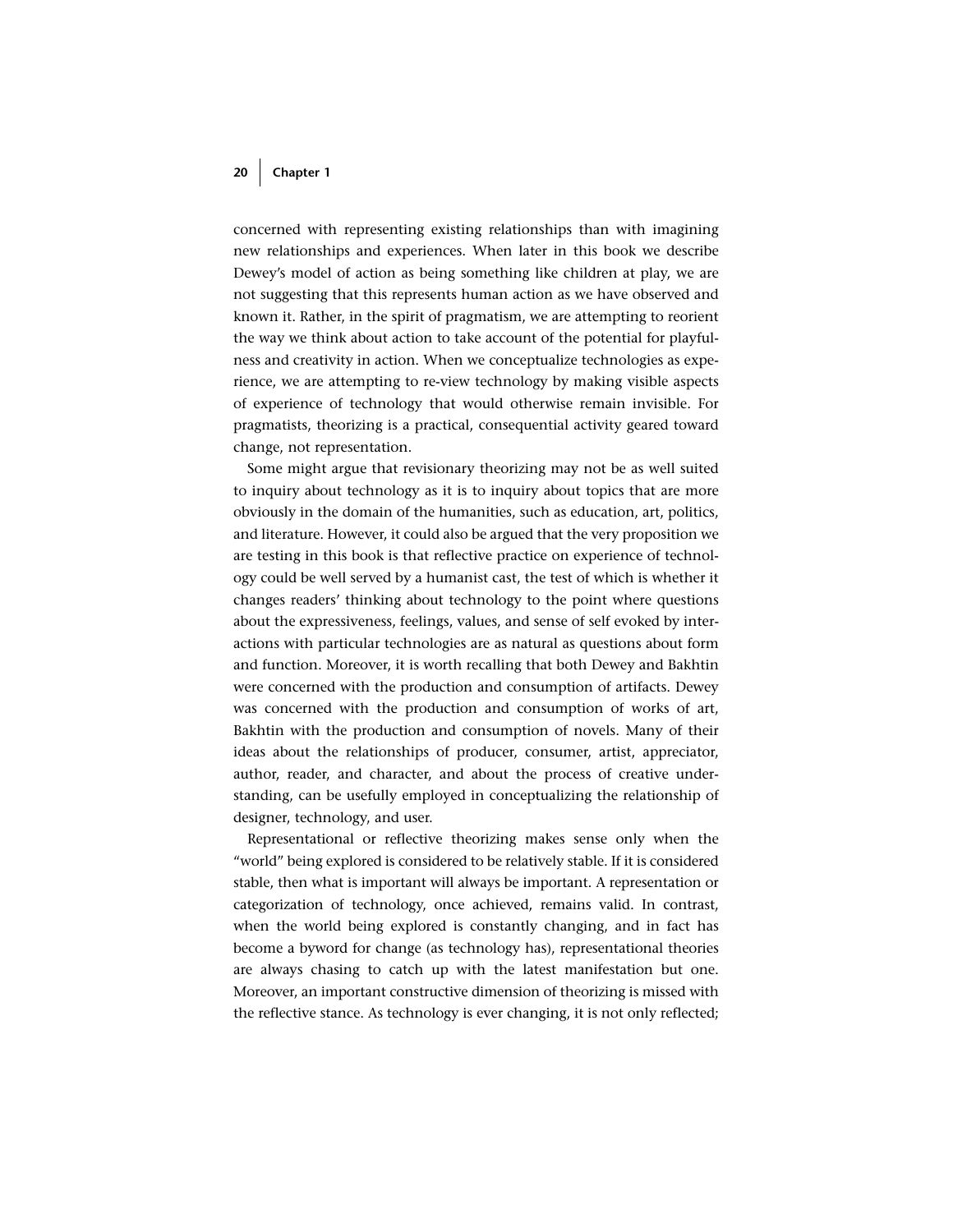it can also be made. Cognizant of this potential, people who create new technologies adopt a revisionary or forward-looking orientation that can also be adopted by theorists whose theories are geared toward developing new ways of looking at technologies rather than reflecting past practice. In this context, theorizing becomes active intervention in which we provide a conceptual elaboration of technology that facilitates a re-orientation among designers, users, and observers. Not just any re-imagination, but one that is practically, experientially, and ethically rewarding, and that is oriented toward how technologically mediated action is lived and felt.

#### **Plan of the Book**

So far, we have sketched the position we intend to develop in this book. The remaining chapters will be used to provide more detail and to discuss in depth the issues that have been raised. Chapters 2–5 provide a detailed explanation of our conceptualization of technology as experience. In chapter 2, we clear the ground by reviewing relevant developments in HCI and CSCW since the 1980s. In so doing, we review what we have termed the turn to practice and argue that the feltness of experience has been underplayed in practice theories.

In chapter 3, we clarify what we mean by experience, outlining the pragmatist approach to experience that we employ and describing the particular contributions of John Dewey and Mikhail Bakhtin, the writers on experience who have most influenced our own thinking. In setting out the pragmatist approach to experience, we describe three defining commitments of pragmatism: the primacy of prosaic action (and, in particular with respect to Dewey and Bakhtin, the continuity between aesthetic and prosaic experience), the situated creativity of action, and the relationality or dialogicality of understanding.

In chapter 4 we ask what a pragmatist account of people's experience with technology might look like. We describe the threads of experience and then use these threads to analyze some examples of people's experience with technologies, starting with film and moving on to more interactive technologies. Whether we are watching a film, playing a computer game, or using a spreadsheet, pragmatism tells us that our experiences do not come to us ready made. Rather, as meaning-making creatures, we bring as much to the experience as the filmmaker or designer puts into it.